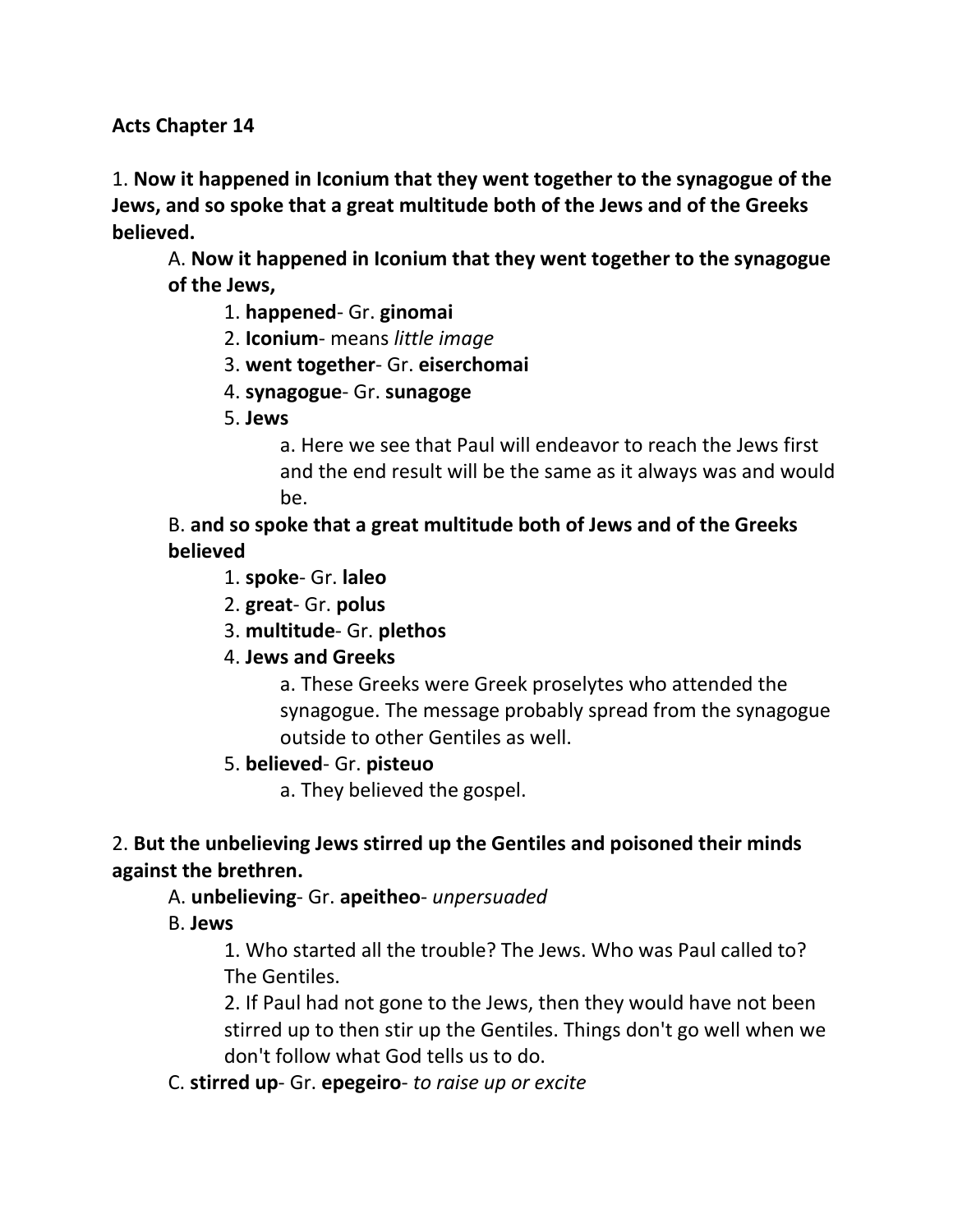1. When your emotions get stirred up you will do dumb things. Act from peace not agitation.

- D. **Gentiles** Gr. **ethnos**
- E. **poisoned** Gr. **kakoo** *to make angry, embitter*

1. There are many with poisoned souls today. The answer to this is not to take the poison! When we allow yourselves to be offended or take on a borrowed offense from someone else, we are taking poison into our soul. When we think on things that make us mad or sad, we are taking poison into our soul. The remedy is to take a V-8! Philippians 4 Verse 8. Think on what is true, noble, virtuous, and praiseworthy.

- F. **minds** Gr. **psuche** *souls*
- G. **brethren** Gr. **adelphos**

1. Paul, his party, and the believing converts.

3. **Therefore they stayed there a long time, speaking boldly in the Lord, who was bearing witness to the word of His grace, granting signs and wonders to be done by their hands.**

# A. **Therefore they stayed there a long time,**

- 1. **stayed** Gr. **diatribo** *to wear away, consume time*
- 2. **long time-** Gr. **hikanos chronos** *sufficient time*

## B. **speaking boldly in the Lord,**

- 1. **speaking boldly** Gr. **parrhesiazomai**
	- a. This is connected to being filled with the Spirit. Acts 4:31
- 2. **Lord** Gr. **kurios**

# C. **who was bearing witness to the word of His grace,**

- 1. **bearing witness** Gr. **martureo**
- 2. **word** Gr. **logos**
- 3. **grace** Gr. **charis**

a. In this dispensation of the grace of God, He will only bear witness to the word of His grace. He will not bear witness to the word of the Law.

b. It is the word of His grace that will build us up and give us an inheritance among those who are sanctified. Act\_20:32

## D. **granting signs and wonders to be done by their hands**

1. **granting**- Gr. **didomi**

a. God works with the Word with signs following. Mar\_16:20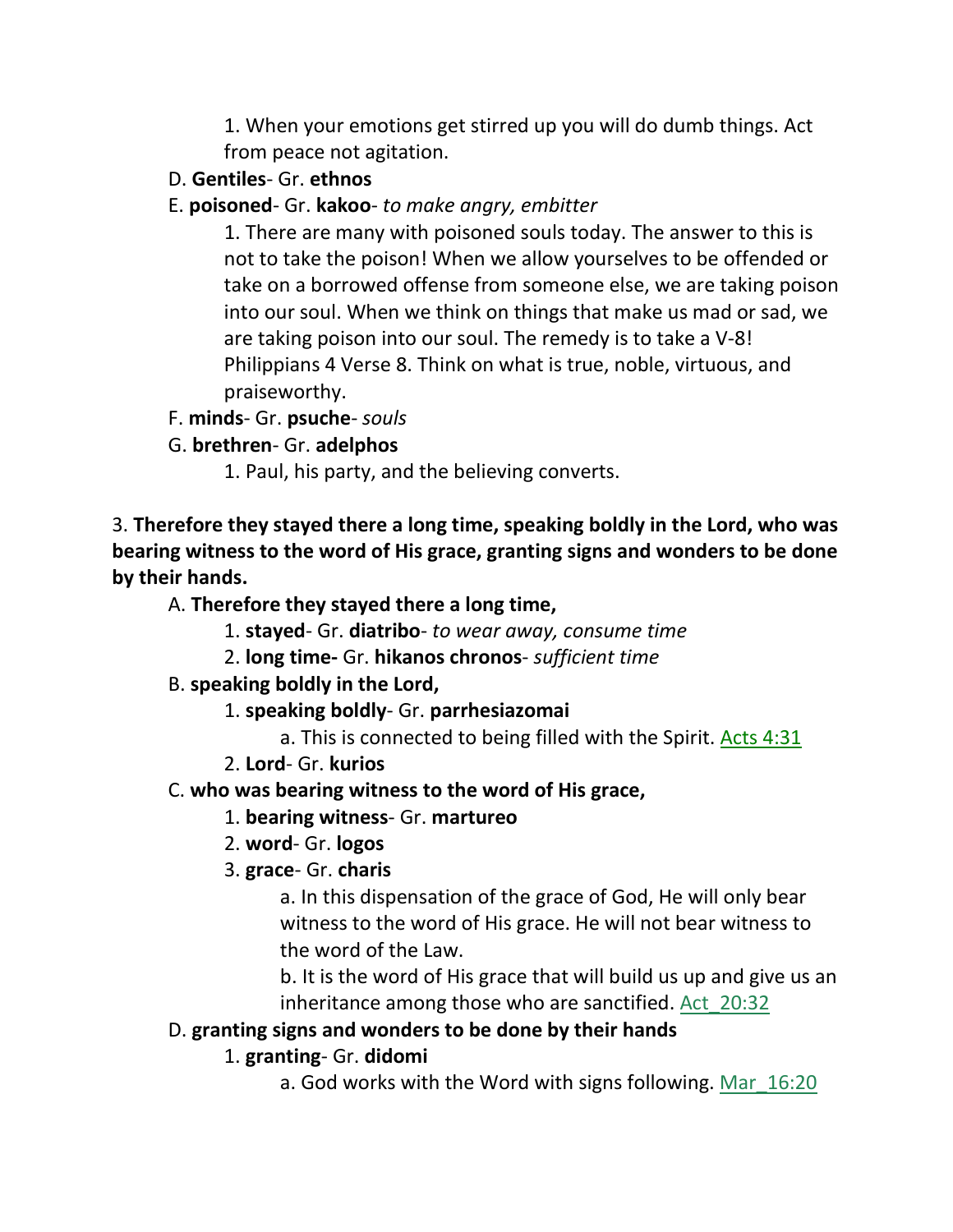b. Signs and wonders come by grace not by the merit of performance.

- 2. **signs** Gr. **semeion**
- 3. **wonders** Gr. **teras**
- 4. **done** Gr. **ginomai-** *come to be*
- 5. **hands** Gr. **cheir**

a. The Lord does not move in the earth irrespective of His body. We are to lay hands on the sick and they will recover. God will not do this apart from us.

b. Heb\_2:4

4. **But the multitude of the city was divided: part sided with the Jews, and part with the apostles.** 

#### A. **But the multitude of the city was divided,**

- 1. **multitude** Gr. **plethos**
- 2. **city** Gr. **polis**
	- a. I have heard of church splits, but not a city split!
- 3. **divided** Gr. **schizo**

a. Jesus came initially to bring division in the earth, not world peace. Luke 12:51, Joh 7:43 There will be world peace when Jesus returns.

#### B. **part sided with the Jews,**

- 1. **part** Gr. **men**
- 2. **sided** Gr. **en**
- 3. **Jews**

a. Paul got the Jews involved.

- C. **and part with the apostles**
	- 1. **part** Gr. **sun**
	- 2. **apostles** Gr. **apostolos**
		- a. Paul and Barnabas

#### 5. **And when a violent attempt was made by both the Gentiles and Jews, with their rulers, to abuse and stone them,**

A. **And when a violent attempt was made by both the Gentiles and Jews,**

- 1. **violent attempt** Gr. **horme** *a hostile movement, onset, assault*
- 2. **made** Gr. **ginomai** *happened*
- 3. **Gentiles and Jews**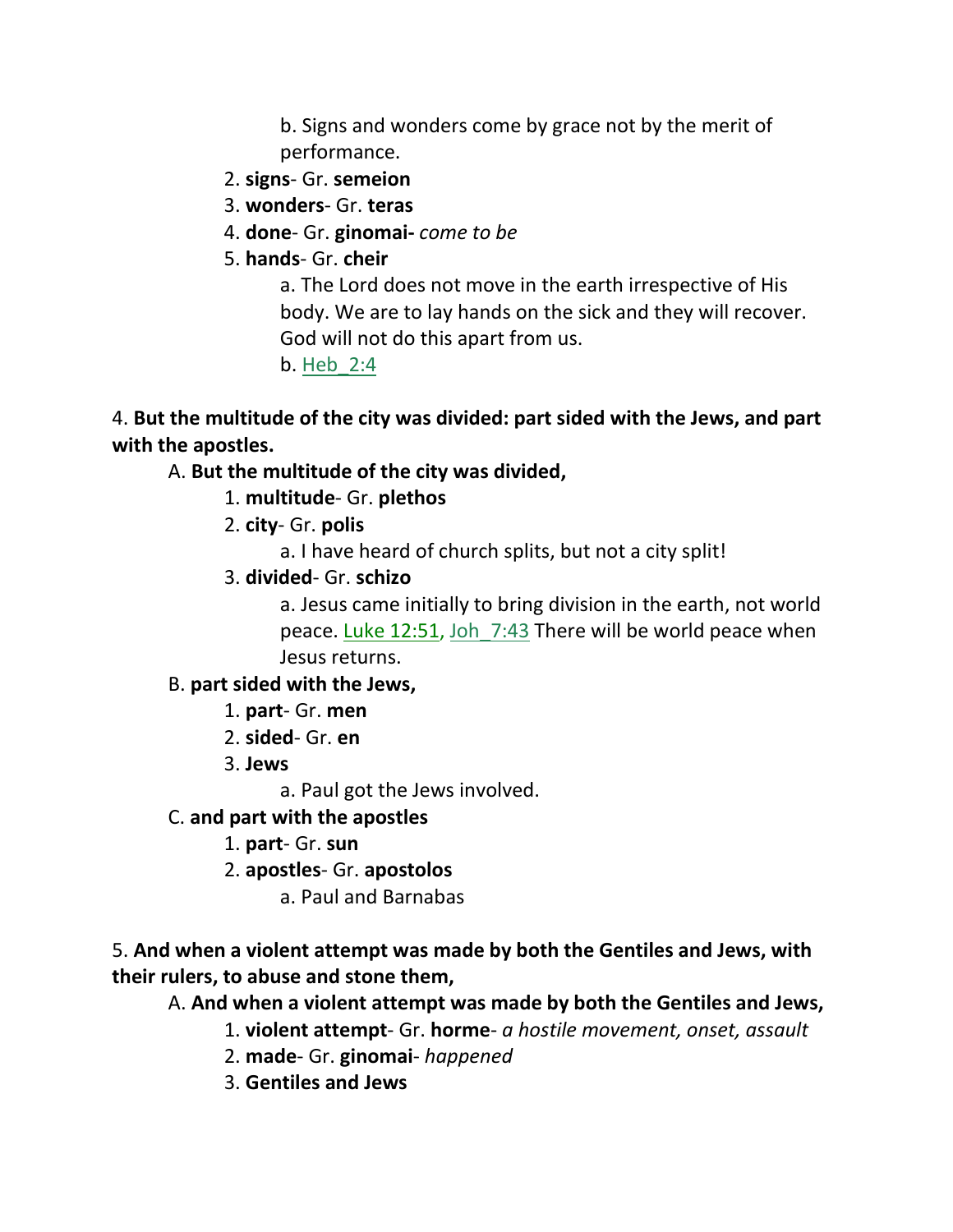a. The Jews incited the Gentiles, but Paul incited the Jews.

## B. **with their rulers,**

#### 1. **rulers**- Gr. **archon**

#### C. **to abuse and stone them**

1. **abuse**- Gr. **hubrizo**- *to act insolently or spitefully toward someone, to treat shamefully, and therefore to injure or to abuse*

2. **stone**-Gr. **lithoboleo**- *to throw stones*

a. This was the punishment for the crime of blasphemy. This was no doubt led by the Jewish faction.

#### 6. **they became aware of it and fled to Lystra and Derbe, cities of Lycaonia, and to the surrounding region.**

# A. **they became aware of it and fled to Lystra and Derbe,**

- 1. **became aware** Gr. **suneido** *to be conscience of* 
	- a. This could have been from a verbal report from someone or by the gift of the Holy Spirit.
- 2. **fled** Gr. **katapheugo** *to flee down*
- 3. **Lystra** means **ransoming**

a. *A city situated about 18 miles S.S.W. of Iconium in the south of the Roman province Galatia and in the Lycaonian part of that province, connected with Pisidian Antioch by the direct military 'Imperial road,' which did not pass through Iconium (Ramsay in Studies in the History and Art of the Eastern Provinces of the Roman Empire, p. 241ff.). Both Pisidian Antioch and Lystra were 'colonies' (see Colony) established by the Emperor Augustus in A.D. 6 to make the Roman occupation more effective, and the official language of these was Latin. Hardly any remains of the city exist above ground.* -Hastings **Dictionary** 

b. This was the hometown of Timothy.

## 4. **Derbe**- means **tanner**

a. *A city in the extreme Southeast corner of the Lycaonian plain is mentioned twice as having been visited by Paul (on his first and second missionary journeys respectively), and it may now be regarded as highly probable that he passed through it on his third journey (to the churches of Galatia).* -ISBE

B. **cities of Lycaonia,**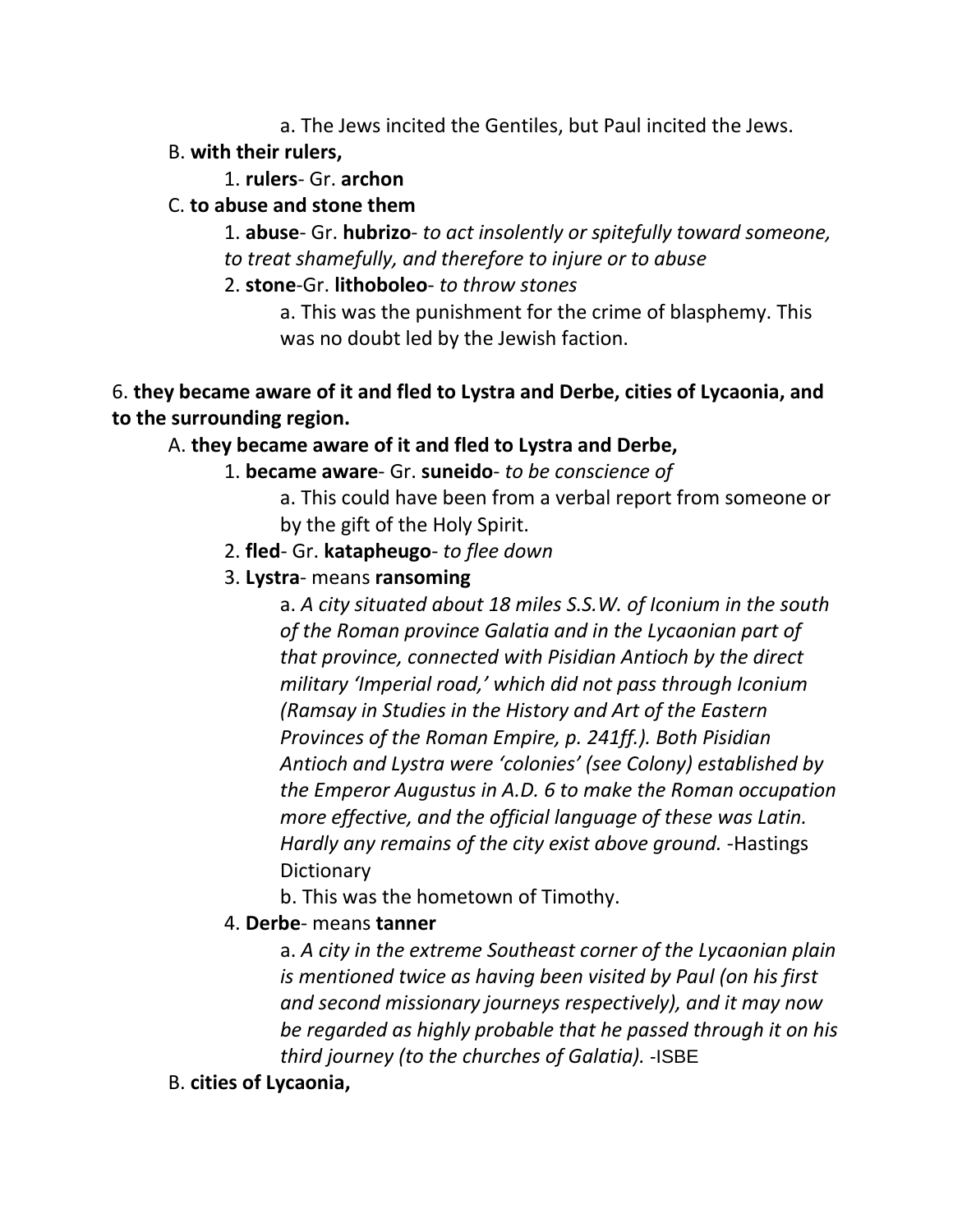#### 1. **cities**- Gr. **polis**

#### 2. **Lycaonia**

a. *Lycaonia was one of the provinces of Asia Minor. It had Galatia north, Pisidia south, Cappadocia east, and Phrygia west. It was formerly within the limits of Phrygia, but was erected into a separate province by Augustus.* -Barnes **Commentary** 

#### C. **and to the surrounding region**

1. **surrounding region**- Gr. **perichoros**

#### 7. **And they were preaching the gospel there.**

## A. **preaching**

1. There is no mention of them going into the synagogue there. Either there was not one, or they decided to just preach to the Gentiles.

## B. **gospel**

# 8. **And in Lystra a certain man without strength in his feet was sitting, a cripple from his mother's womb, who had never walked.**

# A. **And in Lystra a certain man without strength in his feet was sitting,**

# 1. **certain man**- Gr. **tis aner**

a. This phrase is used when speaking of an unbeliever in the book of Acts. When a believer is mentioned the phrase "a certain disciple" is used.

b. Healing is the dinner bell for the gospel. I believe this man received Jesus after this powerful healing.

## 2. **without strength**- Gr. **adunatos**- *unable, without power or ability*

## 3. **feet**- Gr. **pous**

a. This man had a similar ailment to the man who was healed at the Gate Beautiful.

## 4. **sitting**-Gr. **kathemai**

a. This is an important detail in this miracle. He was sitting with faith in his heart to be healed!

## B. **a cripple from his mother's womb,**

- 1. **cripple** Gr. **cholos** *crippled in the feet, lame*
- 2. **mother's** Gr. **meter**
- 3. **womb** Gr. **koilia**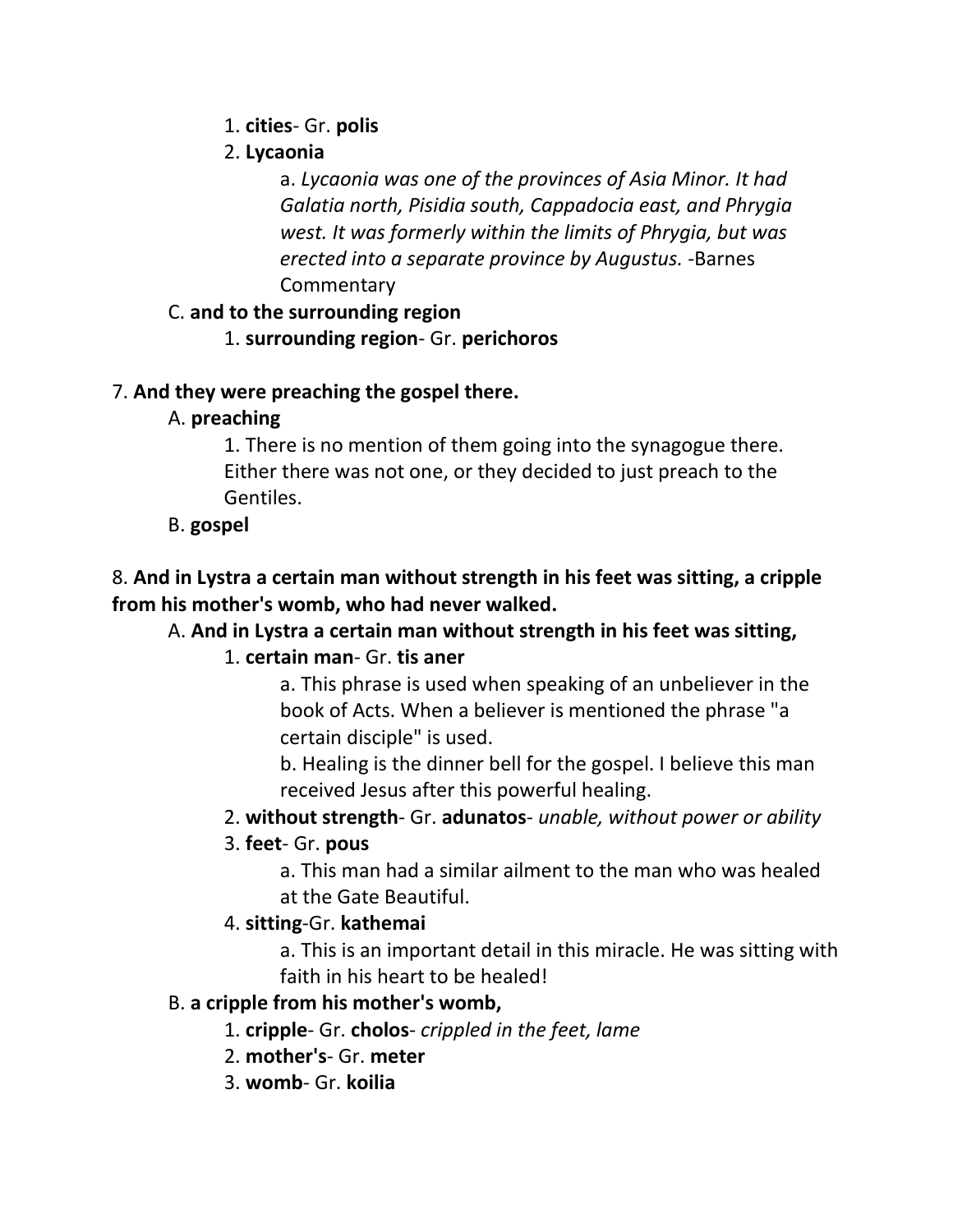a. This was a birth defect. God can and will heal birth defects!

#### C. **who had never walked**

## 1. **walked**- Gr. **peripateo**- *to walk around*

a. This just adds to significance and magnitude of this miracle. b. This man was not just injured and got up with new energy and determination and "walked it off". No, this man never had walked and could not walk.

# 9. **This man heard Paul speaking. Paul, observing him intently and seeing that he had faith to be healed,**

# A. **This man heard Paul speaking**

# 1. **heard**- Gr. **akouo**

a. Faith comes by hearing, and hearing by the Word of God. Rom. 10:17

# 2. **speaking**- Gr. **laleo**

a. Faith comes by hearing, but there must be someone to speak. That is our job!

# B. **Paul,**

# C. **observing him intently and seeing that he had faith to be healed**

# 1. **observing intently**- Gr. **atenzio**

a. He was either seeing in the spirit or something was different about the man that showed that God was doing something within him.

# 2. **seeing**- Gr. **eido**- *to see or know*

a. This is either by the perception of the Holy Spirit or by looking at the man's countenance. You can see faith on someone's face and in their body language.

# 3. **faith**- Gr. **pistis**

a. In every instance of healing in Jesus' ministry faith was present and demonstrated. Mat 8:10; Mat 9:22; Mat 9:28; Mat 9:29; Mat 13:58; Mat 15:28, Mar 2:5; Mar 5:34; Mar 9:23-24; Mar 10:52, Luk 8:48

4. **healed**- Gr. **sozo**- *to save, rescue, deliver; to preserve safe and unharmed, to bring safely to, to cure, heal, restore to health*

a. This is so important to see. This man was sitting on the ground in the same condition he had been in since birth with faith in his heart to be healed! This reveals that if faith just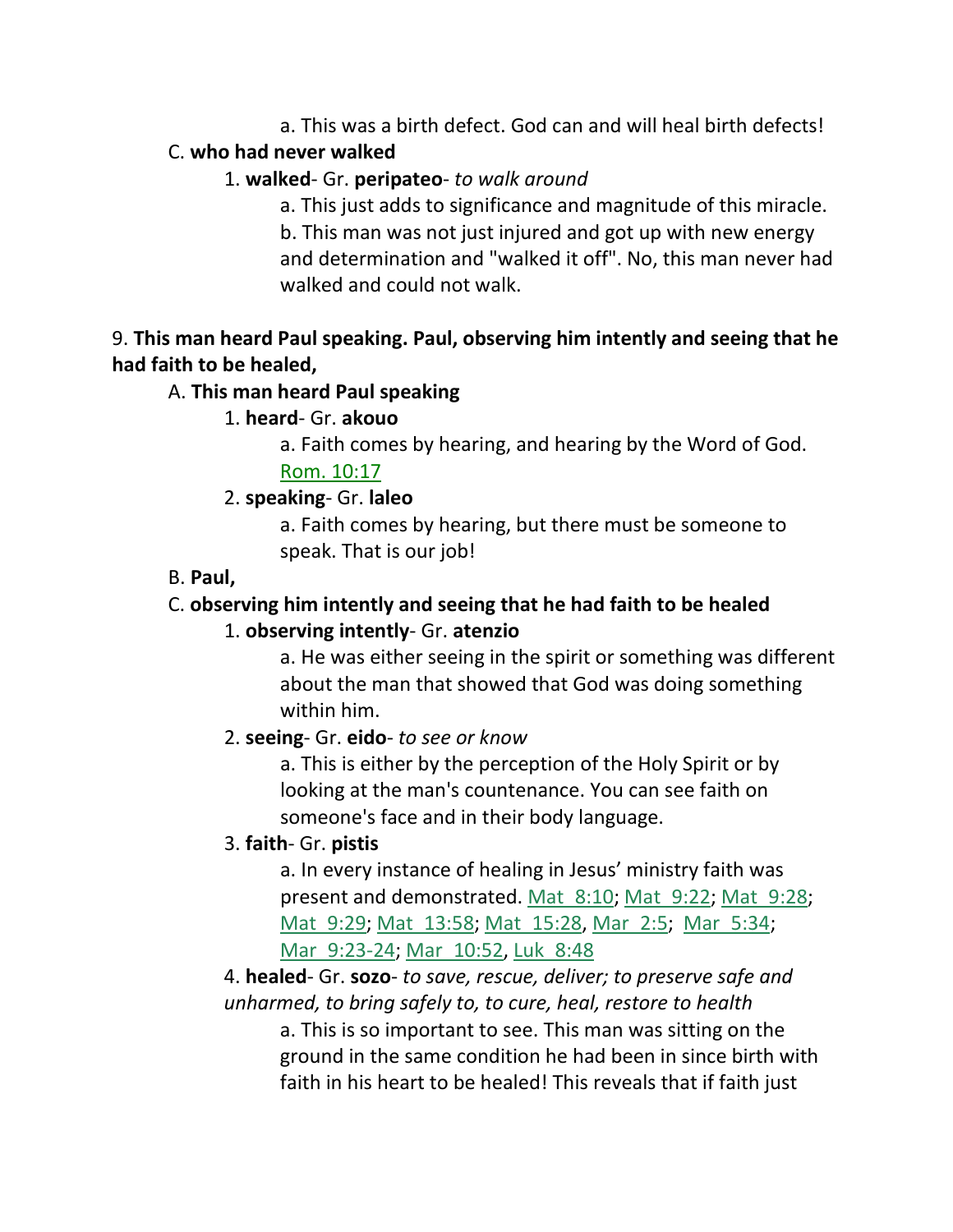remains in our heart and is not released it will do us no good. This man could have died in his condition with faith in his heart to be healed if he had not released his faith. b. James talks about dead faith. James 2:17 Death in the bible is not extinction, but a separation. Physical death is when the spirit/soul separate from the body. Spiritual death is when the life of God is separated from the human spirit. What is dead faith? It is where faith in the heart is separated from the natural realm. We must release our faith from the spirit realm to the natural realm. In the next verse we will see how that is done.

## 10. **said with a loud voice, "Stand up straight on your feet!" And he leaped and walked.**

#### A. **said with a loud voice,**

#### 1. **said**- Gr. **epo**

a. There are two main ways to release faith. Here we see the first one. We release our faith by speaking. God releases His faith by speaking. Look at Genesis chapter one and you will see over and over again, "and God said...". Jesus released his faith by words. He spoke to storms, trees, fevers, demons, etc. b. We need to release our faith by speaking God's word. Now, just speaking something does not do anything. We must have faith in our heart when we speak and then that faith will be released into the natural realm and goes to work. That is living faith!

#### 2. **loud**- Gr. **megas**

a. Notice that Paul spoke with a loud voice. He did not whisper in the man's ear so no one else could heart it in case it did not work!

## 3. **voice**- Gr. **phone**

## B. **Stand up straight on your feet**

## 1. **stand up**- Gr. **anistemi**

a. Here we see the second way faith is released. It is by acting on our faith. If this man did not have faith, he would had said, "Don't be so cruel preacher! Don't you see I can't walk?" Nope! He instantly went to do what he could not do before and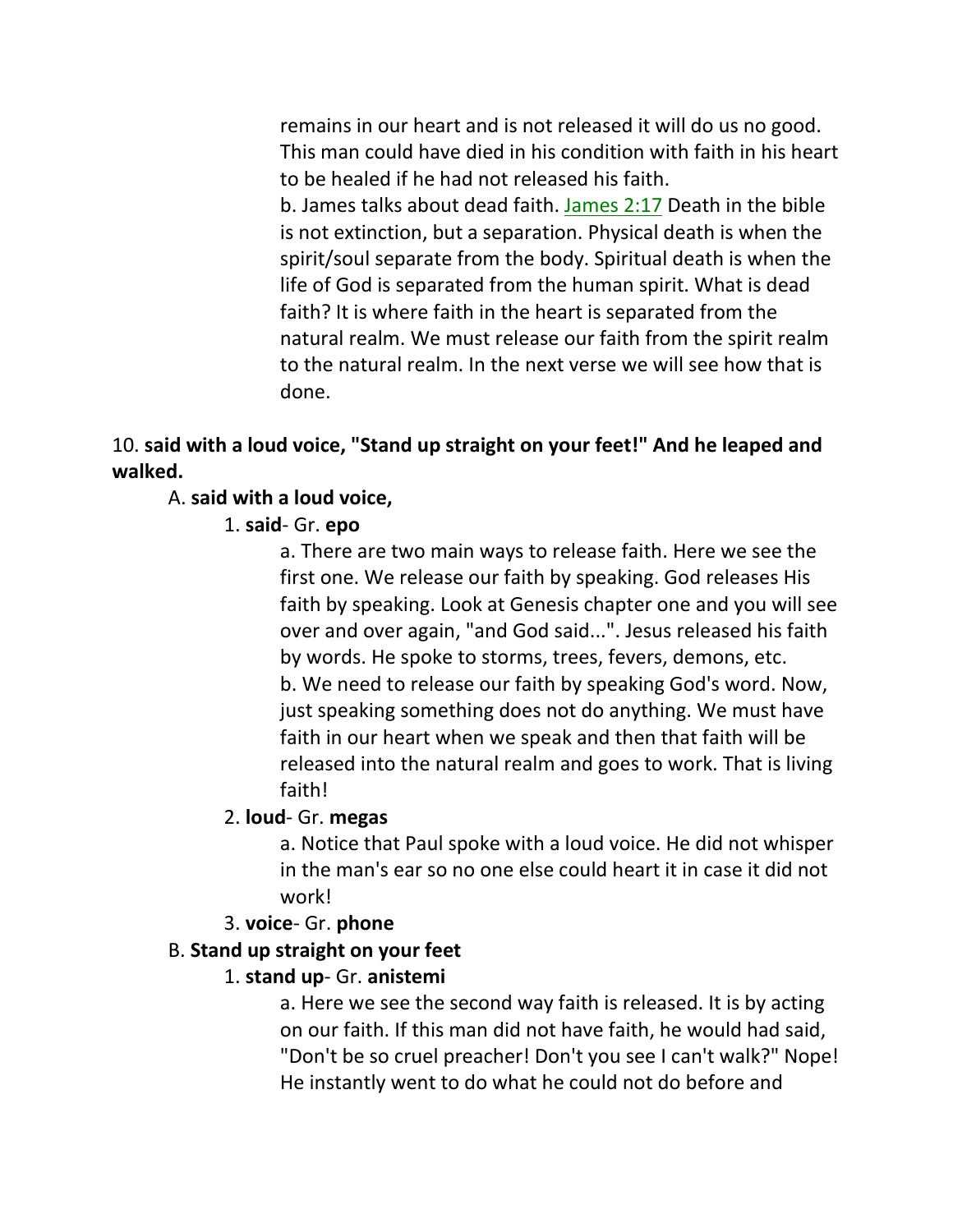leaped up and the power of God hit his body.

b. In every case where people received healing from Jesus, He had them do something or the people did something that showed/released faith. What about the man laying at the pool of Bethsaida? Jesus said arise and take up your bed and walk. Jesus did not pick him up and throw him on his feet. No, he released his faith by doing what he could not before. What about the multitudes that came and were healed? They released their faith in that they came to Jesus. It says they came to hear Him and to be healed. If they did not believe Jesus could heal, they would have not come to him.

#### 2. **straight**- Gr. **orthos**

a. When God heals you and raises you up by grace, you will stand straight! It is when we try to stand in our own power is when we walk crooked!

## 3. **feet**- Gr. **pous**

## C. **and he leaped and walked**

1. **leaped**- Gr. **hallomai**- to spring up

a. This man was just waiting for the sermon to end and the invitation to be given and then he sprung up!

b. This was a fulfillment of prophecy! Isa\_35:6

## 2. **walked**- Gr. **peripateo**

11. **Now when the people saw what Paul had done, they raised their voices, saying in the Lycaonian** *language,* **"The gods have come down to us in the likeness of men!"** 

## A. **Now when the people saw what Paul had done,**

## 1. **people**- Gr. **ochlos**- *crowd*

- 2. **saw** Gr. **eido**
	- a. Paul had seen the miracle in his heart before it happened, and these people saw the result of it.
- 3. **done** Gr. **poieo**
	- a. The miracle just mentioned.

#### B. **they raised their voices,**

- 1. **raised** Gr. **epairo**
- 2. **voices** Gr. **phone**
	- a. Paul had raised his voice in true faith, but these people in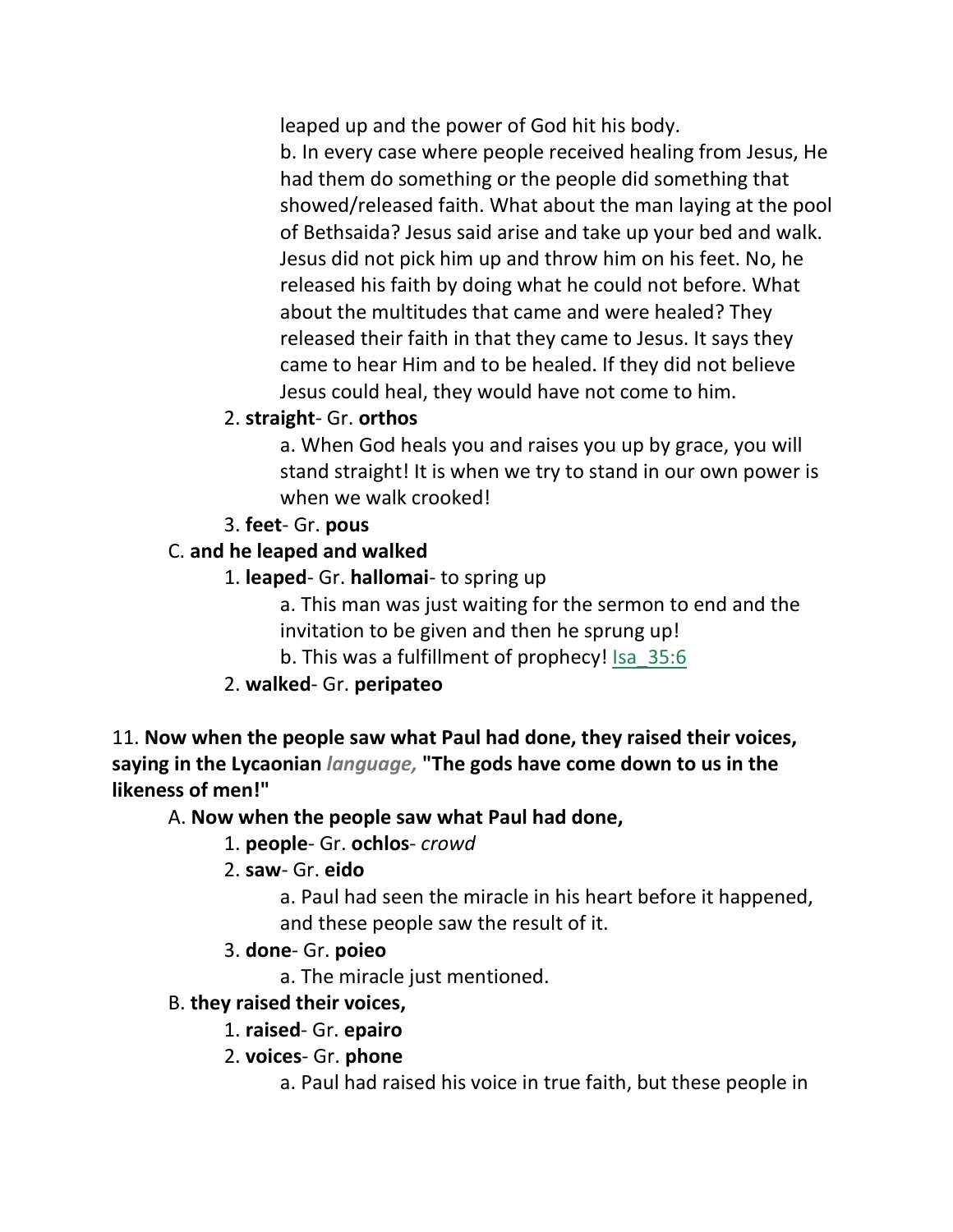unbelief.

#### C. **saying in the Lycaonian language,**

1. **saying**- Gr. **lego**

# 2. **Lycaonian language**- Gr. **lukaonisti**

a. *What this language was has much perplexed commentators. It was probably a mixture of the Greek and Syriac. In that region generally the Greek was usually spoken with more or less purity; and from the fact that it was not far from the regions of Syria, it is probable that the Greek language was corrupted with this foreign admixture*. -Barnes Commentary

## D. **the gods have come down to us in the likeness of men**

## 1. **gods**- Gr. **theos**

- a. These were pagans that believed in a plurality of gods.
- 2. **come down** Gr. **katabaino**

a. From a higher realm.

3. **likeness**- Gr. **homoioo**- *cause to be like or resemble, assimilate*

#### 4. **men**- Gr. **anthropos**

a. Angels can appear in human form, but there are no other gods except the one true God.

# 12. **And Barnabas they called Zeus, and Paul, Hermes, because he was the chief speaker.**

## A. **Barnabas they called Zeus,**

## 1. **Zeus**- or *known as Jupiter*

a. *He was also called Jupiter. He was the most powerful of all the gods of the ancients. He was represented as the son of Saturn and Ops, and was educated in a cave on Mount Ida, in the island of Crete. The worship of Jupiter was almost universal. He was the Aremon of Africa, the Belus of Babylon, the Osiris of Egypt. His common appellation was, The Father of gods and men. He was usually represented as sitting upon a golden or an ivory throne, holding in one hand a thunderbolt, and in the other a scepter of cypress. His power was supposed to extend over other gods; and everything was subservient to his will except the Fates. There is the most abundant proof that he was worshipped in the region of Lycaonia and throughout Asia Minor.* -Barnes Commentary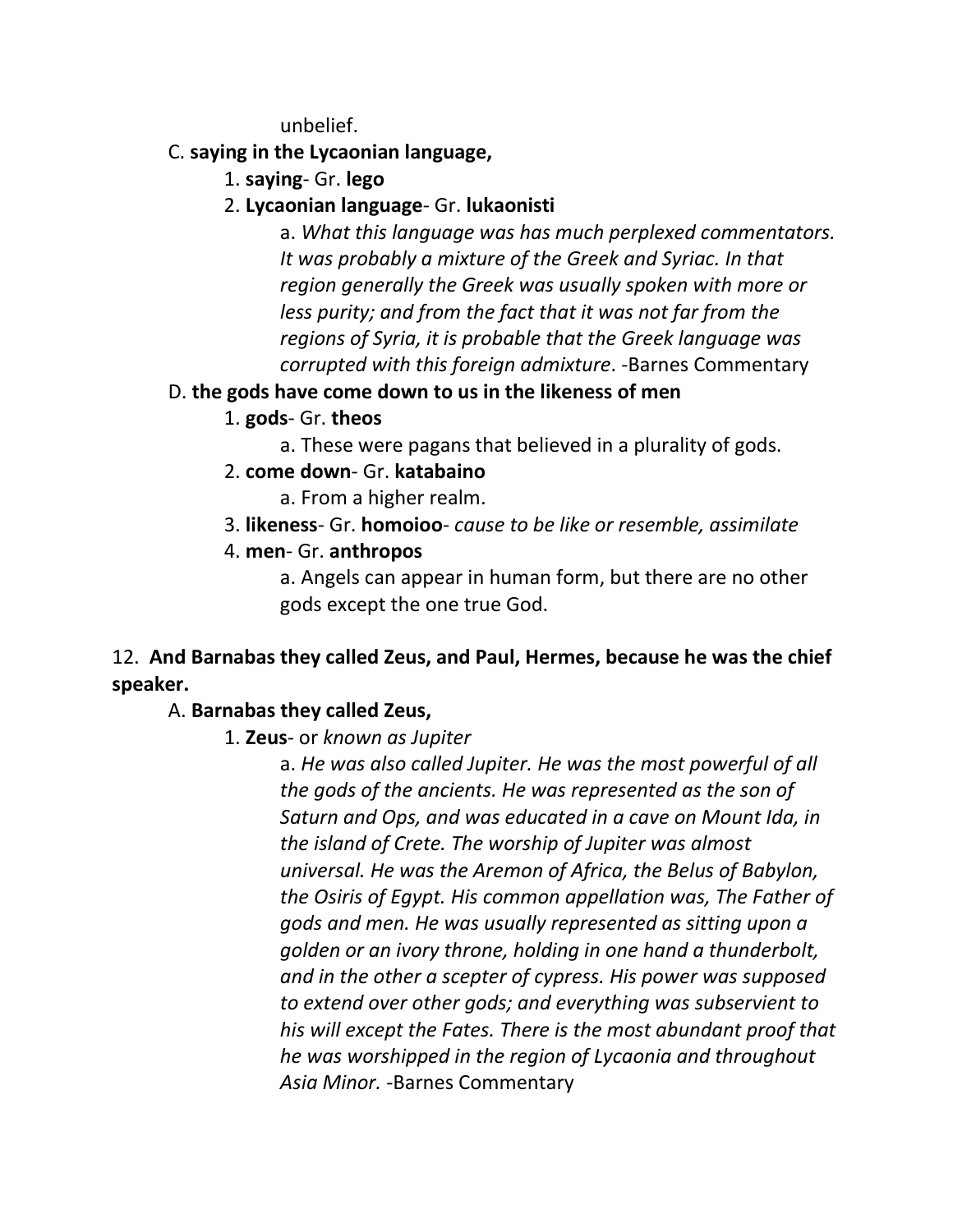#### B. **and Paul,**

#### C. **Hermes**- or *known as Mercury*

a. *Mercury, called by the Greeks Hermes, was a celebrated god of antiquity. No less than five of this name are mentioned by Cicero. The most celebrated was the son of Jupiter and Maia. He was the messenger of the gods, and of Jupiter in particular; he was the patron of travelers and shepherds; he conducted the souls of the dead into the infernal regions; he presided over orators, and declaimers, and merchants; and he was also the god of thieves, pickpockets, and all dishonest persons. He was regarded as the god of eloquence; and as light, rapid, and quick in his movements.* -Barnes Commentary b. Too bad John Mark had not stuck around because he missed his opportunity to be a god for the day! I jest.

#### D. **because he was a chief speaker**

1. **chief speaker**- Gr. **hegeomai logos**- *leader of the word* a. Hermes or Mercury was the god of eloquence. Hence, Paul was called by his name.

# 13. **Then the priest of Zeus, whose temple was in front of their city, brought oxen and garlands to the gates, intending to sacrifice with the multitudes.**

# A. **Then the priest of Zeus,**

## 1. **priest**- Gr. **hiereus**

a. This must have been a big day for this priest of Zeus! He was so excited that his god had paid him a visit. I can imagine he was quite nervous because he probably thought he would be getting a performance review from the boss after the celebration was over. However, he would soon be so crestfallen because his boss turned out to be an imposter and his big welcome home party ended up as a rock concert.

#### B. **whose temple was in front of their city,**

- 1. **temple** not in the Greek, omit
- 2. **front** Gr. **pro**
- 3. **city** Gr. **polis**

#### C. **brought oxen and garlands to the gates,**

- 1. **brought** Gr. **phero**
- 2. **oxen** Gr. **tauros**
	- a. I am sure these were the best oxen kept in reserve for a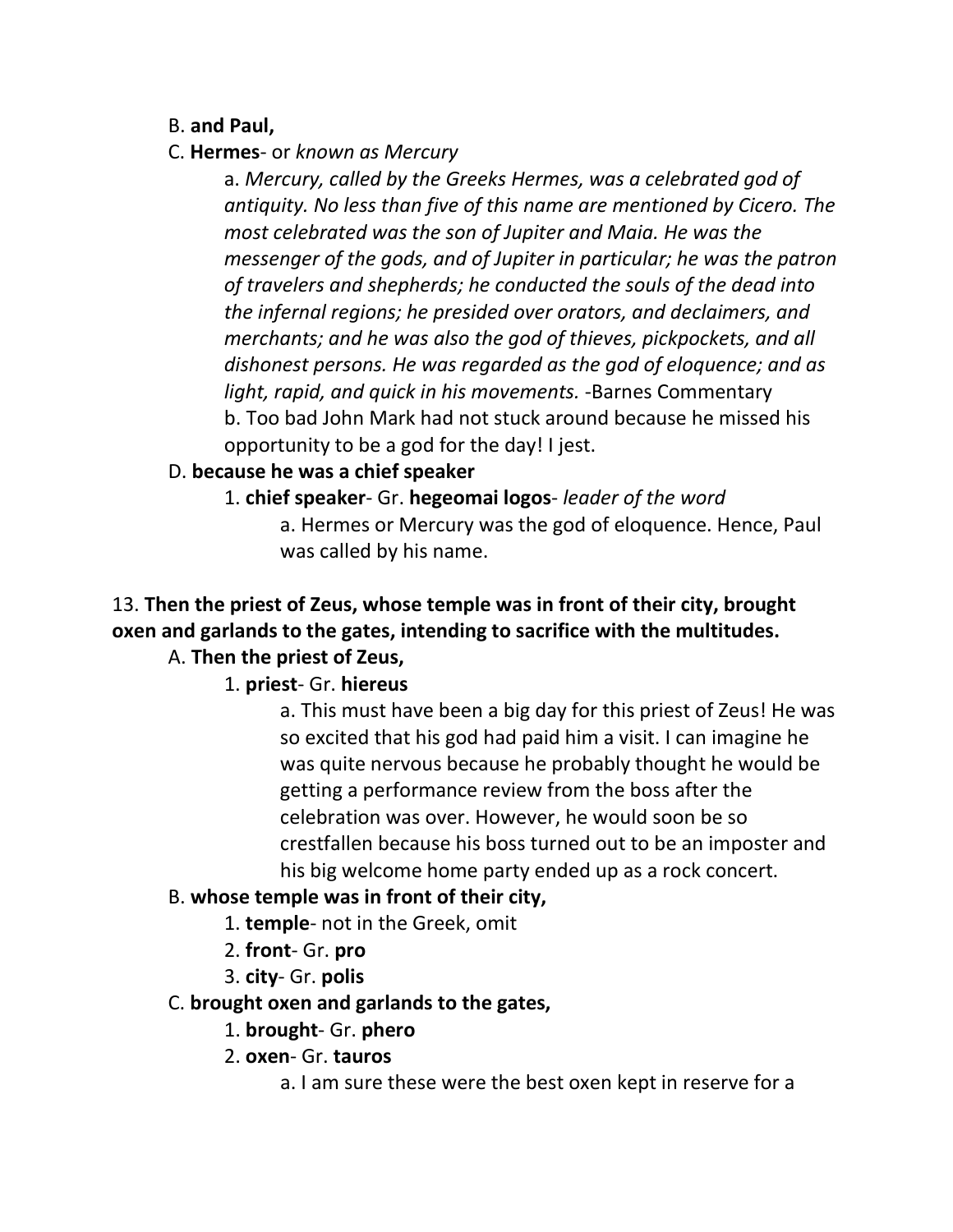special occasion!

#### 3. **garlands**- Gr. **stemma**

a. *Garlands of flowers were placed on the horns of animals to be sacrificed or on the idols at the place of sacrifice.* -Dake

4. **gates**- Gr. **pulon**

a. This was a test for Paul and Barnabas. They could have accepted worship in the name of gaining greater favor for their ministry. Many a minister nowadays accepts "minister worship". This is idolatry! This must be refused and not entertained in the heart.

## D. **intending to sacrifice with the multitudes**

- 1. **intending** Gr. **thelo**
- 2. **sacrifice** Gr. **thuo**
- 3. **multitudes** Gr. **ochlos**

14. **But when the apostles Barnabas and Paul heard this, they tore their clothes and ran in among the multitude, crying out** 

- A. **But when the apostles Barnabas and Paul heard this,**
	- 1. **apostles** Gr. **apostolos**
	- 2. **heard** Gr. **akouo**

## B. **they tore their clothes and ran in among the multitude,**

1. **tore**- Gr. **diarrhesso**- *to rend, which was done by the Jews to their clothes in cases of extreme indignation or in deep grief*

a. It should grieve a minister today to be put on the pedestal of minister worship.

- 2. **clothes** Gr. **himition**
- 3. **ran** Gr. **eispedao** *to leap or spring in, rush in eagerly*

a. The apostles were quick to reject worship in contrast to

Herod who accepted it. The Lord alone deserves worship.

4. **multitude**- Gr. **ochlos**

C. **crying out**- Gr. **krazo**

15. **and saying, "Men, why are you doing these things? We also are men with the same nature as you, and preach to you that you should turn from these useless things to the living God, who made the heaven, the earth, the sea, and all things that are in them,** 

A. **and saying,**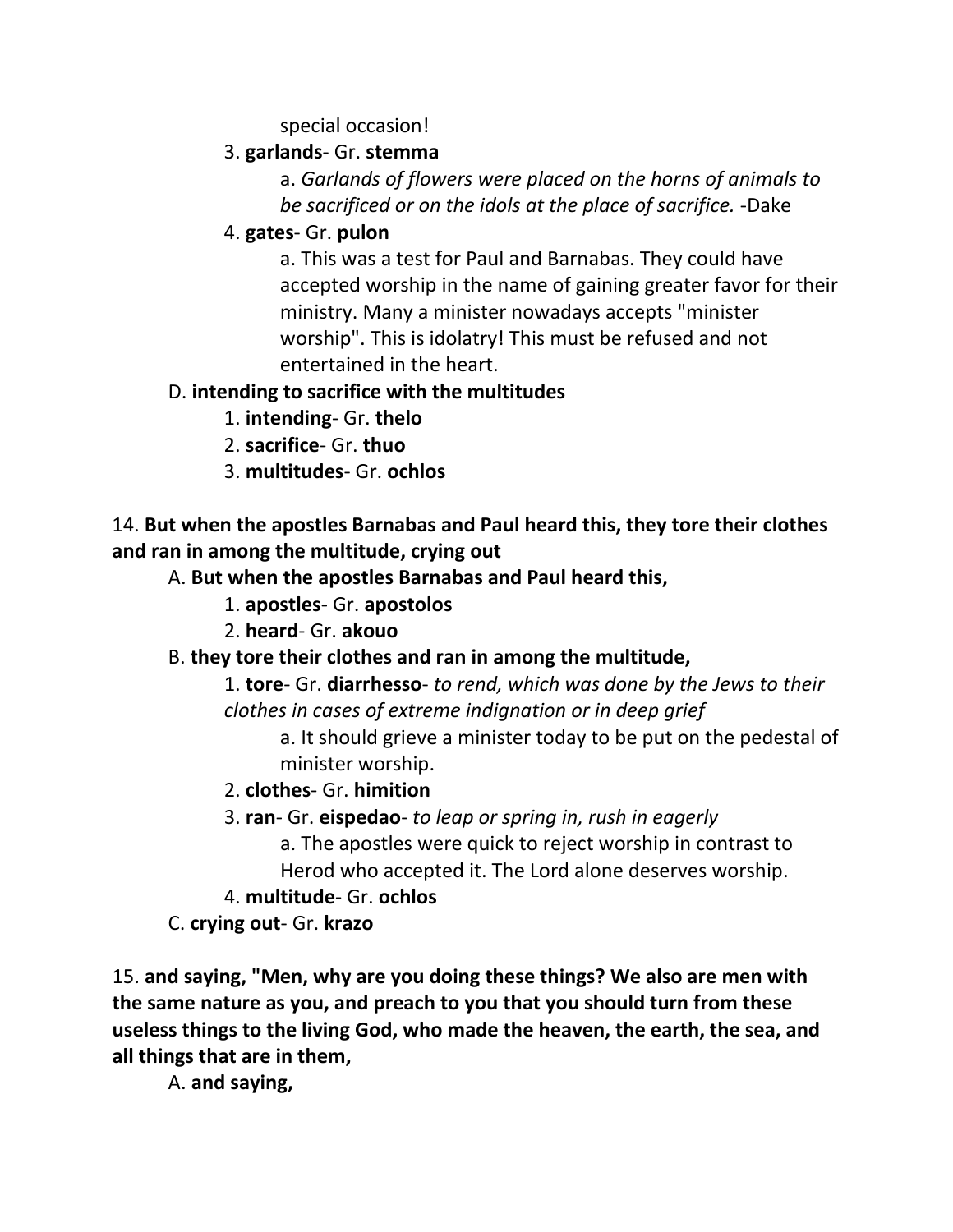1. **saying**- Gr. **lego**

B. **Men**- Gr. **aner**

C. **why are you doing these things**

1. **doing**- Gr. **poieo**

D. **We also are men with the same nature as you,**

1. **men**- Gr. **anthropos**

2. **nature**- Gr. **homoiopathes**- *having the same passions*

E. **and preach to you that you should turn from these useless things to the living God,**

1. **preach**- Gr. **euaggelizo**- *preach the good news*

# 2. **turn**- Gr. **epistrepho**

a. The result of repentance.

3. **useless**- Gr. **mataios**- *empty, vain*

a. Idol worship is empty. Religion is empty. Anything is empty if Jesus is left out of it!

4. **living**- Gr. **zao**

a. Idols are inanimate objects. The one true God is alive!

#### F. **who made the heaven,**

## 1. **made**- Gr. **poieo**

2. **heaven**- Gr. **ouranos**

a. Images of birds were worshipped as gods.

G. **the earth,**

1. **earth**- Gr. **ge**

a. Images of land creatures were worshipped as gods.

H. **the sea**

## 1. **sea**- Gr. **thulassa**

a. Images of sea creatures were worshipped as gods.

I. **and all things that are in them**

## 16. **who in bygone generations allowed all nations to walk in their own ways.**

- A. **bygone** Gr. **paroichomai** *to go by*
- B. **generations** Gr. **genea** *age, generation*

1. During the OT period.

- C. **allowed** Gr. **eao** *to let be, permit*
- D. **nations** Gr. **ethnos**
- E. **walk** Gr. **poreuomai** *to travel, journey*
	- 1. He allowed the Gentiles to go their own way.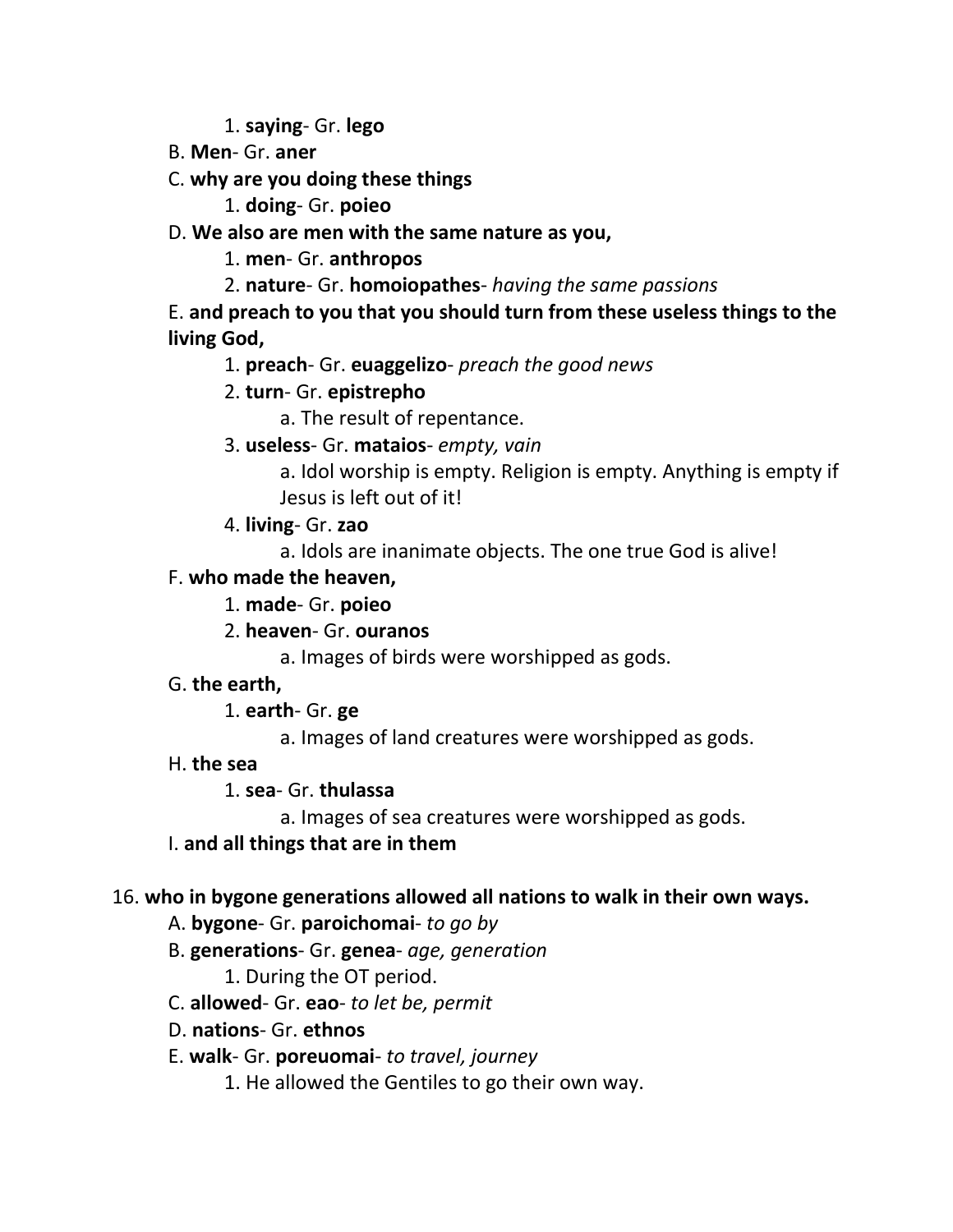2. While this was happening, He was putting Israel through the test of the Law to show they could not measure up. The Jews were judged and cast out of their land. The Gentiles watching this were condemned as well because if the Jews were thus dealt with, they deserved just as bad or worse! Rom. 3:19

# F. **ways**- Gr. **hodos**

1. There is a way that appears right, but it ends in death. Prov. 14:12

2. God was now alerting the nations that they were headed in the wrong direction and commanded them to repent. Act 17:30

17. **Nevertheless He did not leave Himself without witness, in that He did good, gave us rain from heaven and fruitful seasons, filling our hearts with food and gladness."** 

A. **Nevertheless He did not leave Himself without witness,**

- 1. **leave** Gr. **aphiemi**
- 2. **witness** Gr. **amarturos**
- B. **in that He did good,**
	- 1. **did good** Gr. **agathopoieo**
- C. **gave us rain from heaven and fruitful seasons,**
	- 1. **gave** Gr. **didomi**
	- 2. **rain** Gr. **huetos**

a. God offers grace to all. This is unmerited favor. He sends rain upon the righteous and the unrighteous. The rain that falls upon the unjust is not a sign of His acceptance of their lifestyle. Many take God's goodness to them as His approval of their life. This is not necessarily the case. It is the goodness of God that leads to repentance. Rom. 3:4

3. **heaven**- Gr. **ouranos**

4. **fruitful**- Gr. **karpophoros**- *to bear fruit*

a. Idols did not give them fruitful seasons, God did by His grace.

5. **seasons**- Gr. **kairos**

## D. **filling our hearts with food and gladness**

- 1. **filling** Gr. **empiplemi** *to fill in, satisfy*
- 2. **hearts** Gr. **kardia**

a. This means that inner satisfaction and joy was experienced.

3. **food**- Gr. **trophe**- *nourishment*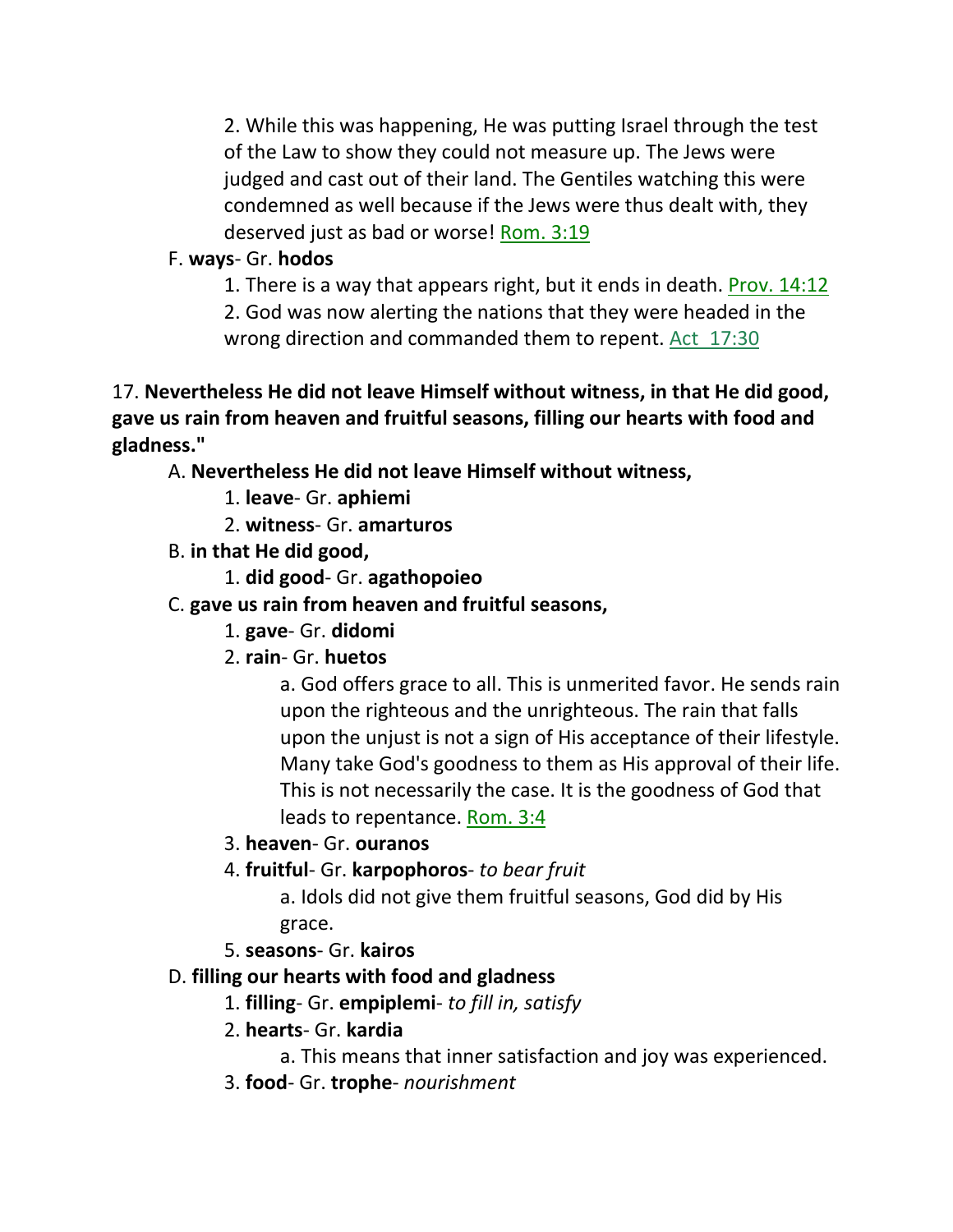a. God has given food not only for nourishment but for enjoyment.

4. **gladness**- Gr. **euphrosune**- *to be in a good frame of mind, good cheer, joy, gladness*

a. God is not against us having joy, gladness and enjoying good things. He is against those being becoming more important than Himself. That is idolatry.

b. God tries to be as good to unbelievers as possible before they die. He wants His goodness to lead them to repentance. If they don't then they will go to an eternal hell. God sends no one to hell. They send themselves by rejecting Jesus.

## 18. **And with these sayings they could scarcely restrain the multitudes from sacrificing to them.**

A. **sayings**- Gr. **lego**

B. **scarcely restrain**- Gr. **molis katapauo-** *with difficulty to cause to cease, restrain*

1. The priest of Zeus and the people would not go down without a fight. He bent on having his sacrificial celebration for his boss.

C. **multitudes**- Gr. **ochlos**

D. **sacrificing**- Gr. **thuo**

19. **Then Jews from Antioch and Iconium came there; and having persuaded the multitudes, they stoned Paul** *and* **dragged** *him* **out of the city, supposing him to be dead.** 

## A. **Then the Jews from Antioch and Iconium came there,**

1. **Jews**

a. The who? The Jews. It was the Jews that Paul went to first in the previous cities and stirred up that were causing him problems in this new city. If he would have gone to the Gentiles instead, this probably would not have happened.

#### 2. **Antioch**

a. The Jews drove Paul out of this city.

#### 3. **Iconium**

a. The Jews drove Paul out of this city also.

#### 4. **came**

a. The Jews of these two cities put two and two together and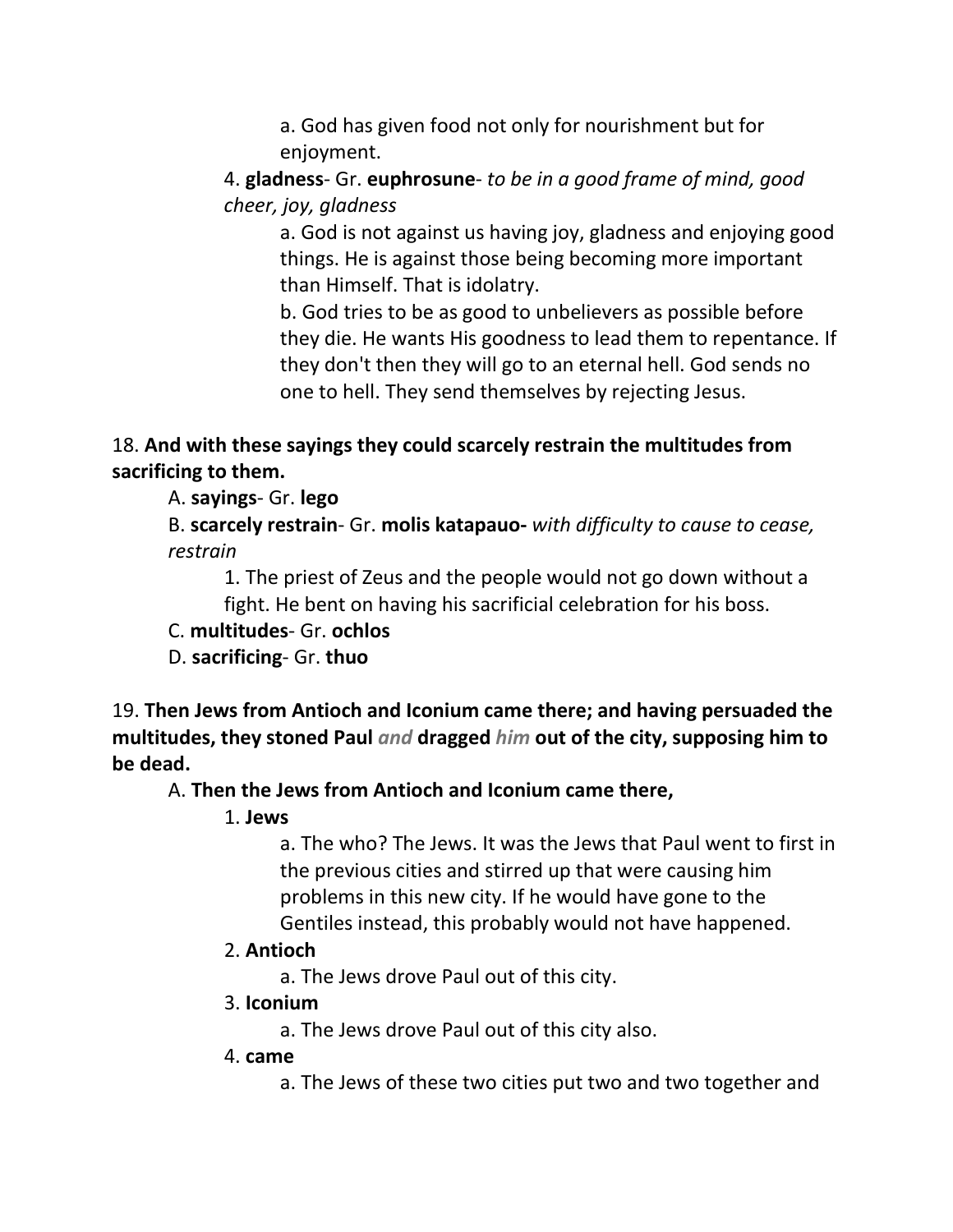knew that when Paul left town, he would be going to the next town to do the same thing. They were so upset at Paul, they followed him to Lystra.

## B. **and having persauded the multitudes,**

## 1. **persuaded**- Gr. **peitho**

2. **multitudes**- Gr. **ochlos**

# C. **they stoned Paul and dragged him out of the city,**

# 1. **stoned**- Gr. **lithazo**

a. People are very fickle. One moment they were calling Paul a god and worshipped him and the next they were stoning him. Jesus experienced this when he came to Jerusalem. At first the people sang- "Blessed is He who comes in the name of the Lord!" Then they said, "By what authority do you do these things?" Finally, they said- "Crucify, crucify!" Many new pastors have experienced this!

b. Somehow Barnabas escaped this punishment. It was probably because Paul had done all the talking. Don't be in such a rush to have a speaking ministry!

c. It is interesting that Saul [Paul] had overseen the stoning of Stephen and here it came around full circle and he himself was stoned.

2. **dragged**- Gr. **suro**- *to draw or drag one before the judge, to prison, or to punishment*

3. **city**- Gr. **polis**

# D. **supposing him to be dead**

1. **supposing**- Gr. **nomizo**- *to conclude from custom, to deem, to suppose, presume*

2. **dead**- Gr. **thnesko**

a. It is not absolutely clear here whether Paul had died or was near death. If he did die, this could have been when Paul was caught up to the third heaven and had his heavenly visitation. 2 Cor. 12:2

20. **However, when the disciples gathered around him, he rose up and went into the city. And the next day he departed with Barnabas to Derbe.** 

A. **However,**

B. **when the disciples gathered around him,**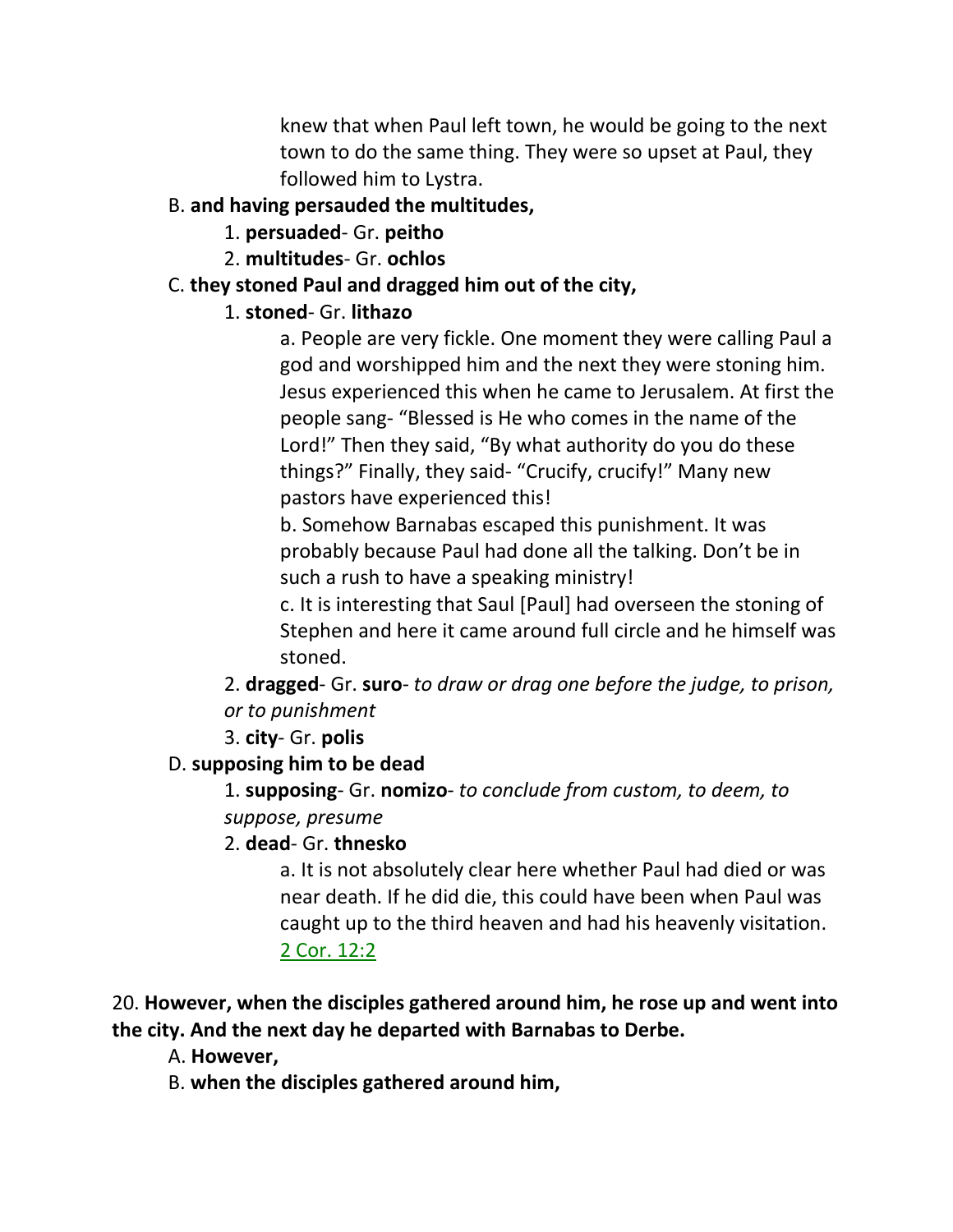1. **disciples**- Gr. **mathetes**

# 2. **gathered**- Gr. **kukloo**- *to encircle, encompass*

a. These saints circled around Paul when he needed it the most and prayed for him.

b. This is what church is for. We need our brothers and sisters to circle around us and support and pray for us when we need it. What if Paul worked alone? There would have been no one to pray for him or assist him. He would have died or stayed dead. Many are remaining in a dead situation because they have not surrounded themselves with other believers. They are not strong enough to come out of it alone.

# C. **he rose up and went into the city,**

- 1. **rose up** Gr. **anistemi**
- 2. **went** Gr. **eiserchomai**
- 3. **city** Gr. **polis**

a. Many would have risen up and went home! Not Paul! He rose up and continued on! God will raise you up today, but don't go back- **go forward!**

# D. **And the next day he departed with Barnabas to Derbe**

- 1. **day** Gr. **hemera**
- 2. **departed** Gr. **exerchomai**
- 3. **Derbe** means *tanner*

a. Paul moved forward to a new city. He did not let the fear from his past stop him from moving into his future. The stones that were meant to kill him, he used as stepping-stones to move forward in God's plan for his life.

b. *A journey of thirty miles meant considerable powers of endurance after the experience of the day before. There were also risks and dangers attending it in that remote region*. (Walker, p. 316).

c. No doubt Paul looked a mess! He would have been black and blue all over and his face and eyes must have been swollen. This is what Paul alluded to in the book of Galatians written to the Christians of this region. Gal. 4:13-14

21. **And when they had preached the gospel to that city and made many disciples, they returned to Lystra, Iconium, and Antioch,**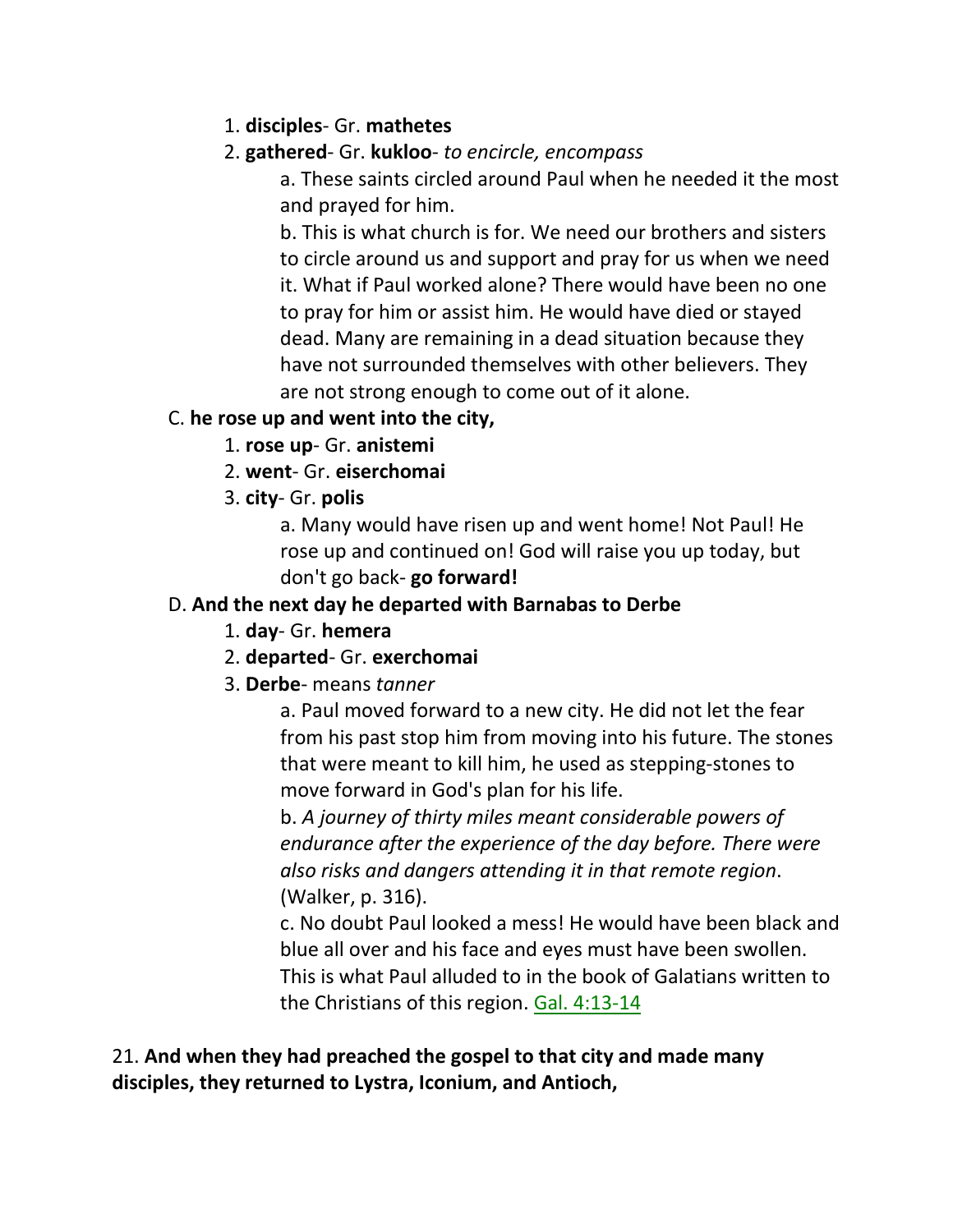A. **And when they had preached the gospel to that city and made many disciples,**

#### 1. **preached the gospel**- Gr. **euaggelizo**

- 2. **city** Gr. **polis**
- 3. **made disciples** Gr. **matheteuo** *to disciple, teach, instruct* a. Notice that disciples are made not born. Converts are born, but disciples are made through the teaching and instruction of the Word of God. John 8:31

#### B. **they returned to Lystra,**

#### 1. **returned**- Gr. **hupostrepho**

- 2. **Lystra**
	- a. To the place where he had been stoned.
	- b. Sometimes God will have you return to a painful place to finish what was started there. However, He will be with you.

#### C. **Iconium**

1. He had been run out of this town.

#### D. **and Antioch**

1. He had been run out of this town as well.

2. Very few would have gone back to three painful places they had been to before with unfavorable outcomes. The temptation would have been to go back home by a different way. Why did they go back to these cities that had abused him? It was love for the saints there. The love of God will constrain you. He went back to finish what was started. Don't run from the enemy when he attacks. Hit him in the mouth. He is nothing but a bully.

22. **strengthening the souls of the disciples, exhorting** *them* **to continue in the faith, and** *saying,* **"We must through many tribulations enter the kingdom of God."**

#### A. **strengthening the souls of the disciples,**

1. **strengthening**- Gr. **episterizo**- *to cause to rest or lean on, to settle upon; met. to conform, strengthen, establish, stabilize*

> a. If you can have a strong soul and can have a weak one. We are strengthened in our soul by the continual intake of the Word of God. Many Christians are very weak in their soul because they are not in the Word of God for themselves. They may get one T.V. dinner a week- a religious program on TV. We need the daily intake of the Word to stay strong in our soul,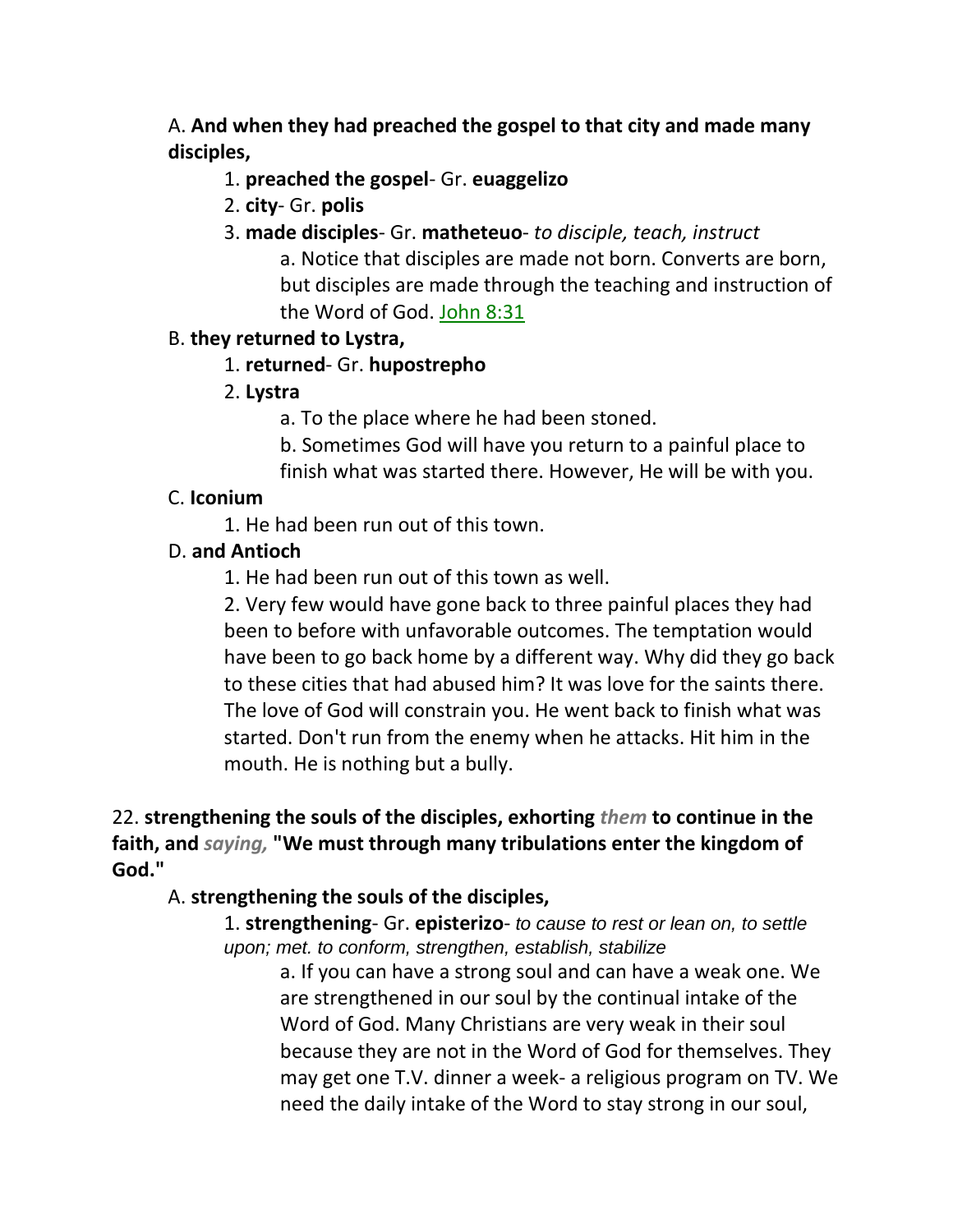just like we need daily intake of food to stay physically strong.

#### 2. **souls**- Gr. **psuche**

a. Our spirit is always sustained by the power of God through the Holy Spirit. It is our soul that needs to stay strong by the intake of the Word daily.

#### 3. **disciples**- Gr. **mathetes**

#### B. **exhorting them to continue in the faith,**

- 1. **exhorting** Gr. **parakaleo** *to call to courage, exhort, encourage*
- 2. **continue** Gr. **emmeno** *to continue or remain in*

a. What better example did they have than Paul himself? He was standing before them with bruises of the stoning he had received, telling them don't quit! Paul didn't, and if he had gone through what he did and still kept going, they could too! b. This is the hallmark of a disciple. A disciple of Jesus is one who **continues** in His Word. You can cease being a disciple and still be a convert going to heaven. You can cease being a disciple by not continuing in the Word. There are many Christians going to heaven but have stopped being a disciple of Jesus because they are not continuing in His Word.

- 3. **faith** Gr. **pistis**
- C. **and saying,**
	- 1. **saying** Gr. **lego**

## D. **We must through many tribulations enter the kingdom of God**

- 1. **must** Gr. **dei**
- 2. **tribulations** Gr. **thplisis** *pressure*

a. The believer's life is one of opposition and pressure. If you have no resistance or pressure on you then you are flowing in the same direction as the world! Any dead fish can float downstream, but if you are spiritually alive and swimming against the current of the world then you will have many pressures and much resistance.

- 3. **enter** Gr. **eiserchomai**
- 4. **kingdom** Gr. **basileia**
	- a. The coming kingdom set up by the return of Jesus.

23. **So when they had appointed elders in every church, and prayed with fasting, they commended them to the Lord in whom they had believed.**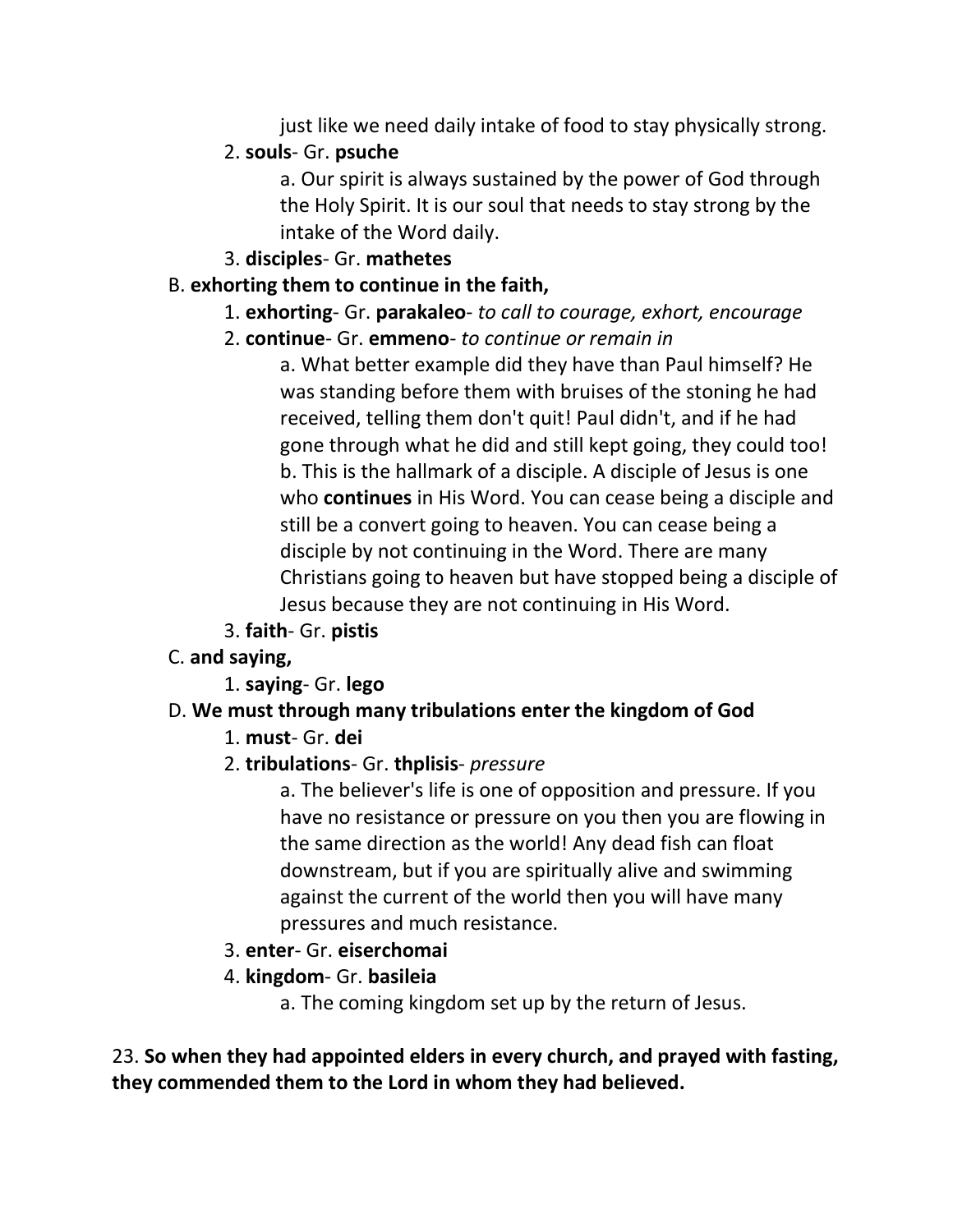#### A. **So when they had appointed elders in every church,**

1. **appointed**- Gr. **cheirotoneo**- *to stretch out the hand; to appoint, constitute*

a. Notice leaders over people are selected and appointed. Ex. 18, Acts 6 They are not volunteers. If you ask for volunteers to lead people you are setting yourself up for disaster and much harm. These should be appointed by God and not just you. You ascertain which ones the Lord has chosen by prayer and the fruit of faithfulness.

## 2. **elders**- Gr. **presbuteros**

a. This is an amazing statement! These believers where just saved, and Paul was appointing some of them to be elders. The word elder means a mature one. These were not mature at the time, but they would be! After prayer Paul knew those who God had called to be leaders in the church. Jesus also prayed and God showed Him those who would be one day leaders in the church. He prayed all night and got direction from the Lord on who to choose.

b. This shows that if you have a new church you don't have to wait to select elders until they have matured after many years. Just pray and God will show you who He is calling to be leaders.

## 3. **church**- Gr. **ekklesia**

a. At the beginning there was only one Christian church per city. Now, we have fragmented so much that there are many different churches in an average city.

#### B. **and prayed with fasting,**

## 1. **prayed**- Gr. **proseuchomai**

a. Paul bathed the selection of these elders in prayer before he commended them to the Lord and to the church.

## 2. **fasting**- Gr. **nesteia**

a. Sometimes fasting is needed to shut down the voice of the flesh to hear the voice of the Spirit clearly. Fasting does not make God speak or move but makes you more sensitive to what God is saying and is wanting to do. God speaks and moves in our life by grace.

#### C. **they commended them to the Lord in whom they have believed**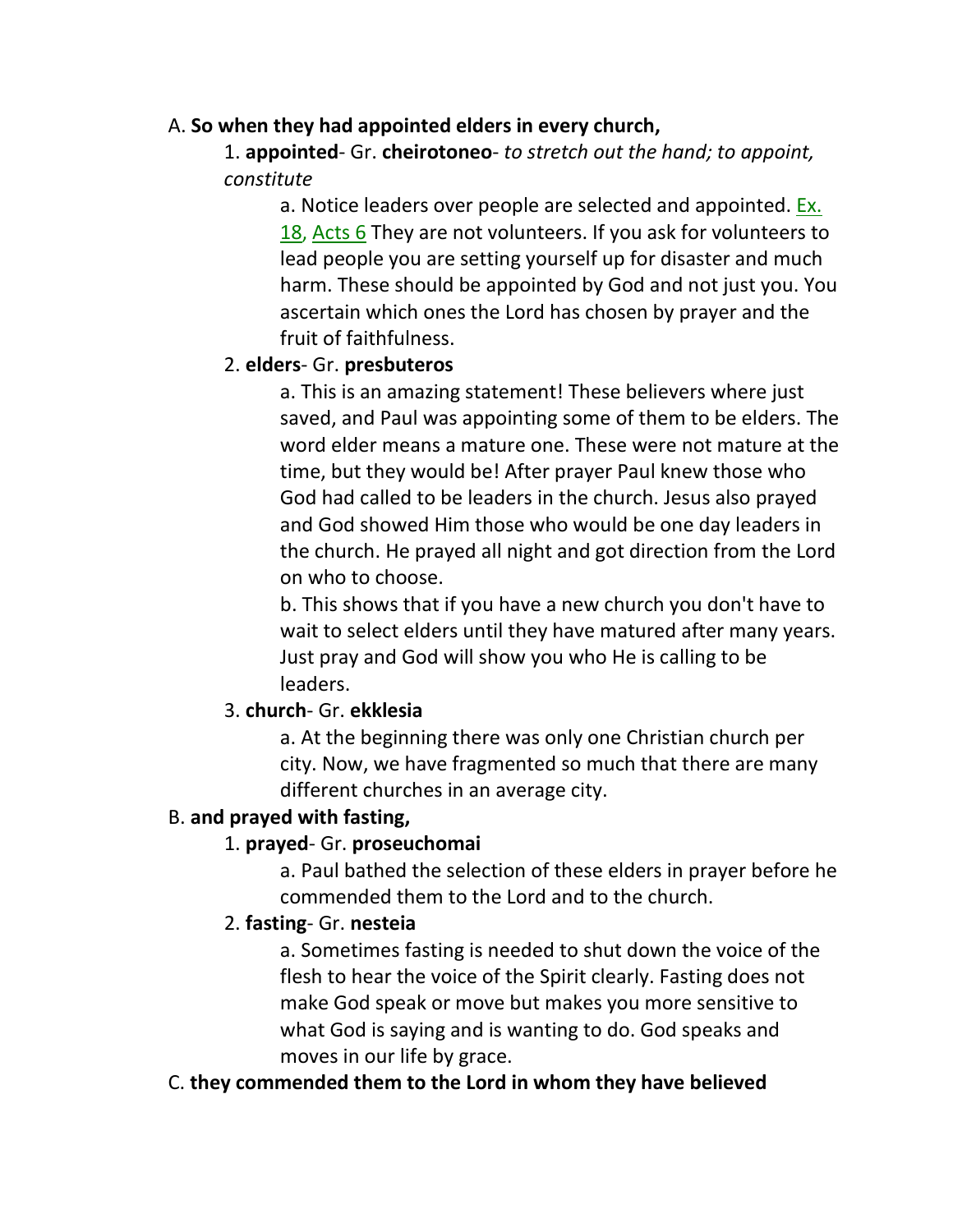1. **commended**- Gr. **paratithemi**- *to intrust, commit to one's charge*

a. This is very important for pastors and ministers to understand. Once we finish teaching and exhorting the saints, we have to commend them to God and to the word of His grace. Act\_20:32 They are God's sheep, not yours. You are to feed them the Word and pray for them and then release them to the leadership and guidance of the Great Shepherd and His Spirit.

b. We are not to be lords of God's heritage. We are to feed the sheep and be an example to the sheep. 1 Pet. 5:2-3

## 2. **Lord**- Gr. **kurios**

a. The Lord Jesus.

# 3. **believed**- Gr. **pisteuo**

a. The saints believed upon Jesus, not you. So why act like they are your sheep or foster their dependance upon you? No, point them to Jesus and trust in Him.

# 24. **And after they had passed through Pisidia, they came to Pamphylia.**

## A. **And after they had passed through Pisidia,**

## 1. **passed**- Gr. **dierchomai**- *to come or go through*

- 2. **Pisidia** means *pitchy*
	- a. They back tracked through the path they had gone into Galatia on their way home.

## B. **they came to Pamphylia**

# 1. **came**- Gr. **erchomai**

2. **Pamphylia**- means *of every tribe*

a. They came back through this dangerous area on their way back home. This is the place where young Mark had abandoned them.

# 25. **Now when they had preached the word in Perga, they went down to Attalia.**

# A. **Now when they had preached the word in Perga,**

## 1. **preached**- Gr. **laleo**- *spoke*

2. **word**- Gr. **logos**

a. They were headed home but were not on vacation. They still were mindful and ready to preach the gospel.

3. **Perga**- means *earthy*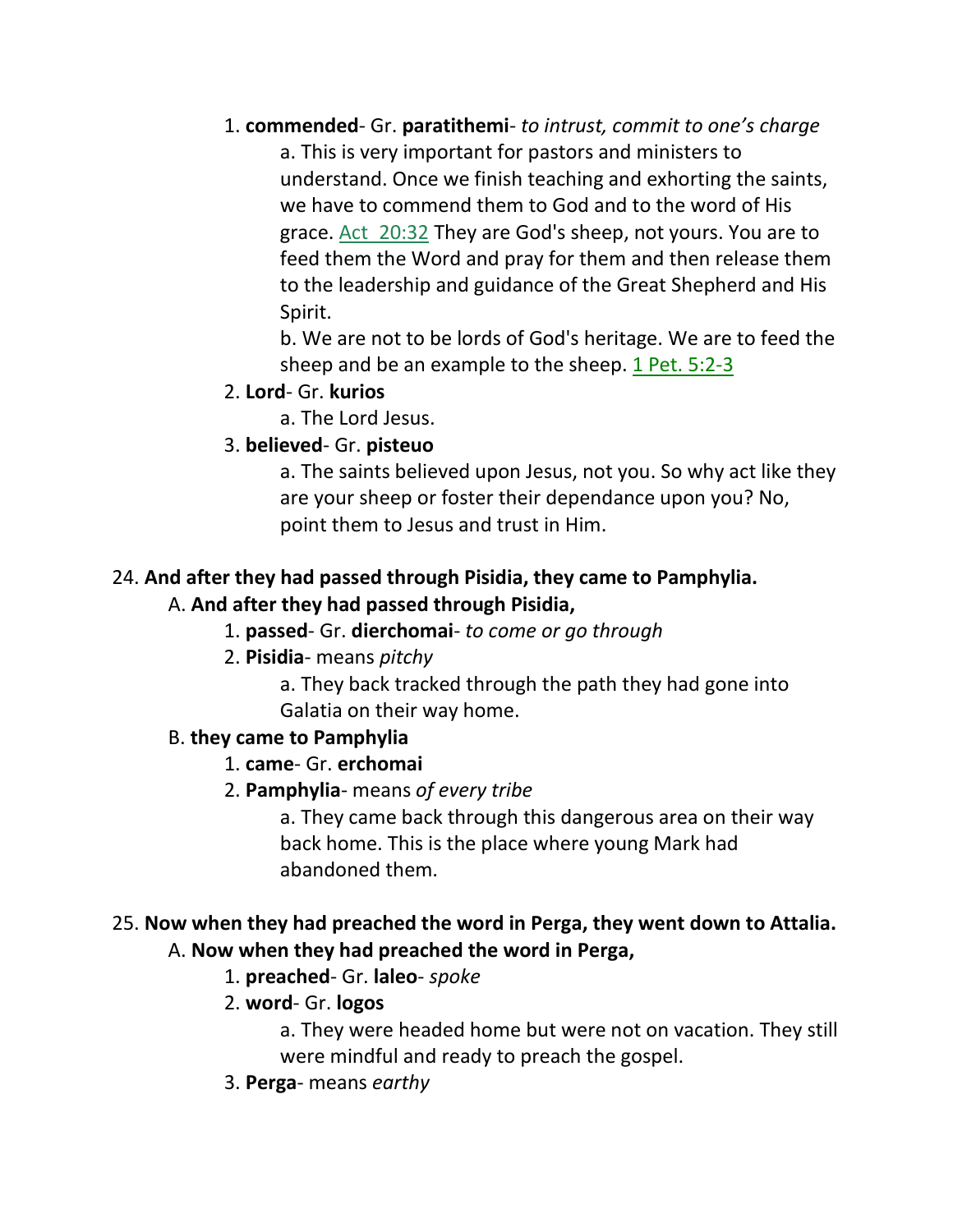#### B. **they went down to Attalia**

#### 1. **went down**- Gr. **katabaino**

#### 2. **Attalia**- means *Jah's due season*

a. This was a sea-port town of Pamphylia.

26. **From there they sailed to Antioch, where they had been commended to the grace of God for the work which they had completed.** 

#### A. **From there they sailed to Antioch,**

- 1. **sailed** Gr. **apopleo** *to sail off from*
- 2. **Antioch**

a. Antioch in Syria, not Antioch in Galatia. This was their home church that they were sent out from. We all need a home church to come back to.

## B. **where they had been commended to the grace of God for the work which they had completed.**

## 1. **commended**- Gr. **paradidomi-** *to give over*

a. Paul had been commended to the work of the Lord and having made disciples he likewise commended them to the work of the Lord as we saw in this chapter. This is how it should be. Those leaders Paul commended to the work of the Lord would mature and then commend others in turn to the work of the Lord. This is how the kingdom should function. 2 Tim. 2:2

## 2. **grace**- Gr. **charis**- *unmerited favor, ability*

a. God gives us unmerited ability to complete the kingdom work we have been called to fulfill. We could never fulfill it in our own ability. We have grace for our place! We have an unction for our function! We have anointment for our appointment!

#### 3. **work**- Gr. **ergon**

a. Work is not a dirty four-letter word. However, among many in the grace circles it has been denigrated. The works of the Law are to be avoided but the work of faith is something we all are called to. Every Christian as a work assignment given to them to fulfill and will be held accountable for before the Lord. b. Notice, here that grace produces work. Paul said he worked more than all the apostles by the grace of God. 1 Cor. 15:10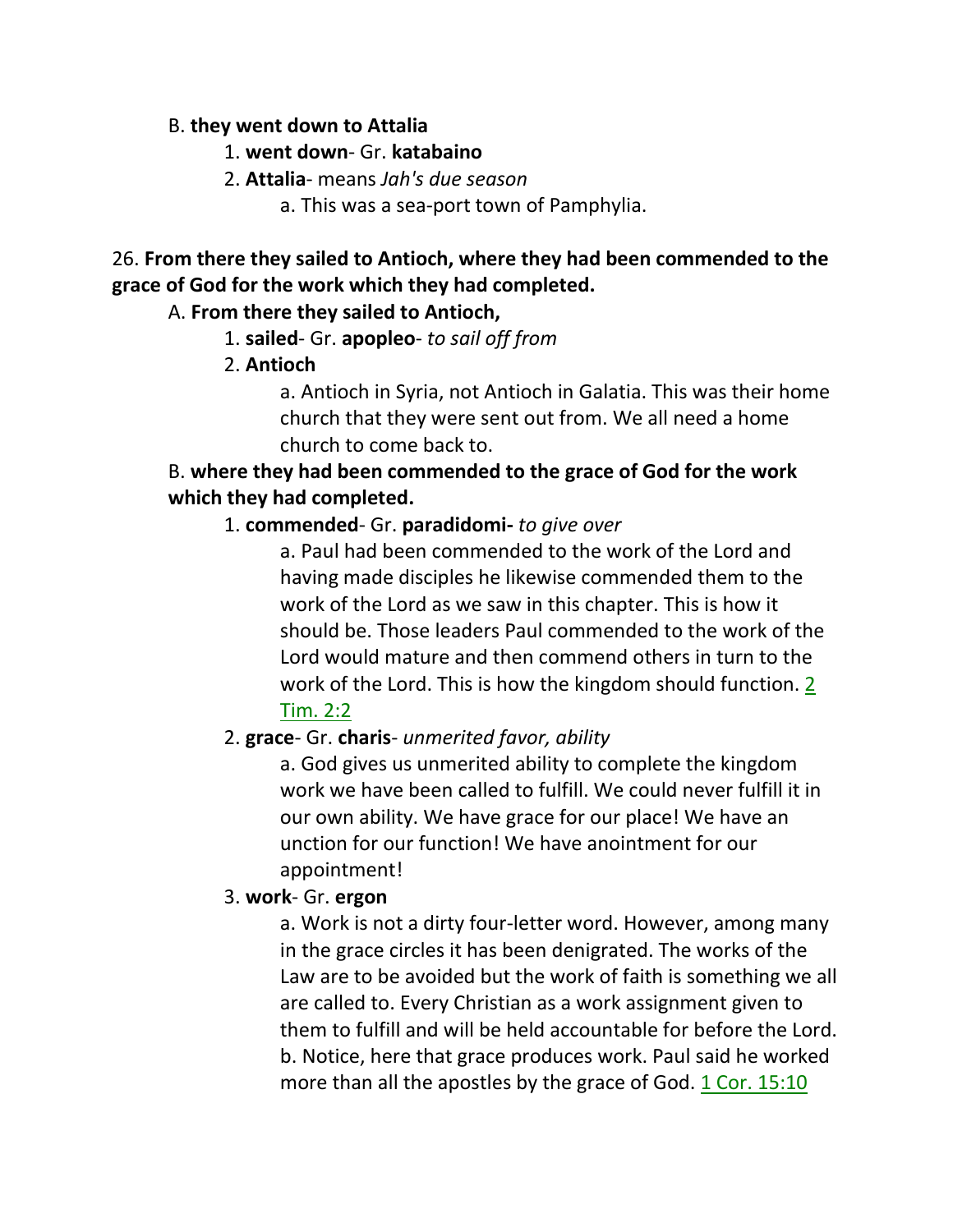# 4. **completed**- Gr. **pleroo**- *to fulfill*

a. There is no mention in Acts 13 that Barnabas and Paul were to go to Galatia and to the four cities there and come back home. However, here it says they completed the work assigned to them. How did they know they were finished? It was no doubt by the witness of the Holy Spirit.

b. What a blessed thing it is to complete what has been given to us to do by the Lord. Many have not completed what they started or did not start at all!

c. This was not the last assignment Paul would be given. This means that if you don't fulfill the first assignment you will not receive another. Many are wondering why God is not directing them any longer. It is because they have not done what they were told to do previously.

## 27. **Now when they had come and gathered the church together, they reported all that God had done with them, and that He had opened the door of faith to the Gentiles.**

# A. **Now when they had come and gathered the church together,**

- 1. **come** Gr. **erchomai**
- 2. **gathered** Gr. **sunago**
- 3. **church** Gr. **ekklesia**

#### B. **they reported all that God had done with them,**

# 1. **reported**- Gr. **anaggello**- *to bring back word, announce, report* a. From time to time we need to have a service in which we hear from a missionary that the church supports and hear about all that had been done in their ministry. Their fruit is the church's fruit as well.

#### 2. **done**- Gr. **poieo**

## C. **and that He had opened the door of faith to the Gentiles**

## 1. **opened**- Gr. **anoigo**

## 2. **door**- Gr. **thura**

a. The door is Jesus. Jesus said He was the door, and all must enter through Him to be saved. John 10:9

- b. There are some in the grace circles today saying that you can be saved without faith in Jesus.
- 3. **faith** Gr. **pistis**